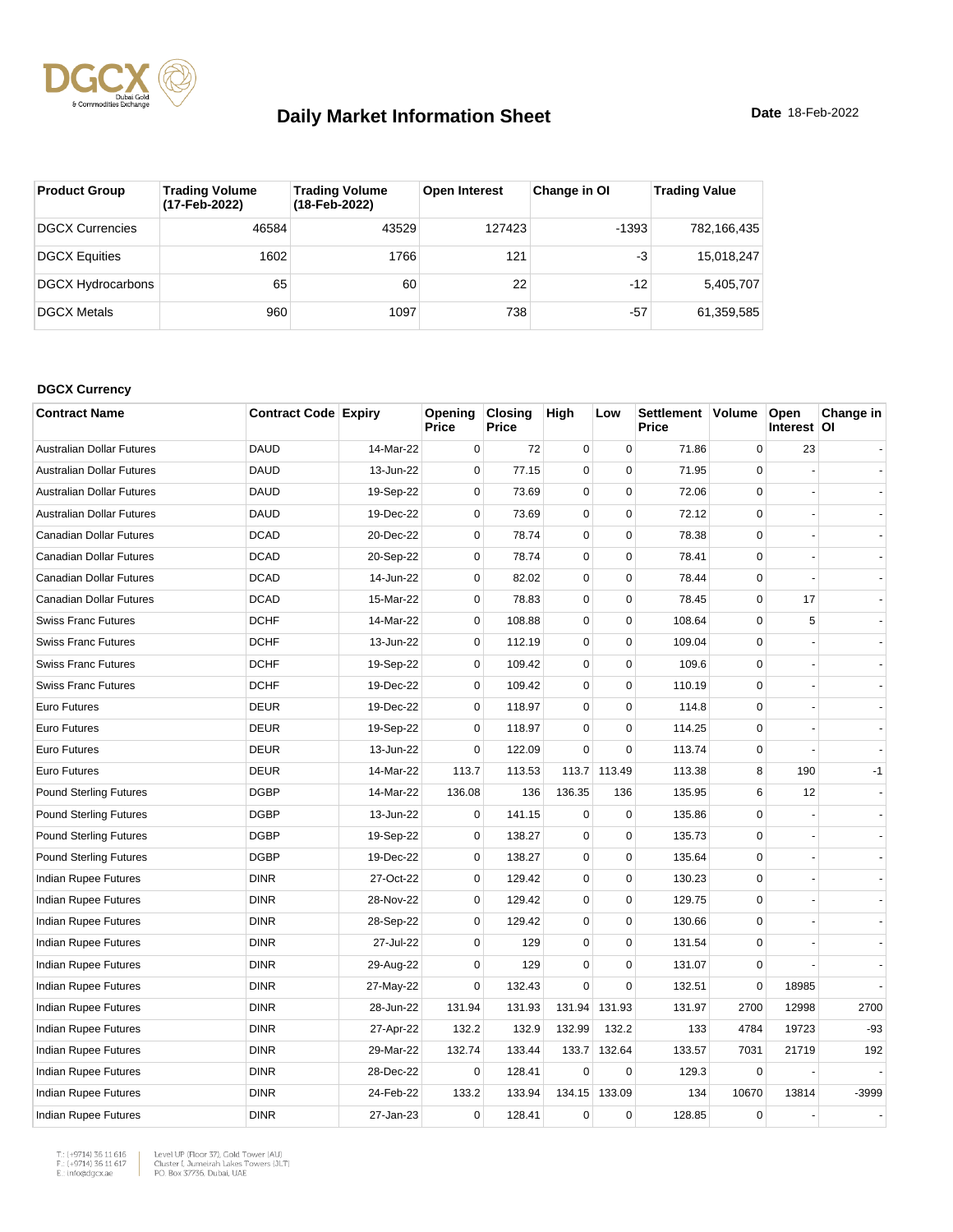

| Indian Rupee Quanto Futures | <b>DINRI</b> | 27-Jan-23 | $\mathbf 0$ | 77.875  | $\mathbf 0$      | $\mathbf 0$ | 77.61    | 0              |              |              |
|-----------------------------|--------------|-----------|-------------|---------|------------------|-------------|----------|----------------|--------------|--------------|
| Indian Rupee Quanto Futures | <b>DINRI</b> | 29-Mar-22 | 75.2425     |         | 74.955 75.2425   | 74.83       | 74.8675  | 5058           | 353          | $-106$       |
| Indian Rupee Quanto Futures | <b>DINRI</b> | 27-Apr-22 | 75.2475     | 75.2475 | 75.2475          | 75.247<br>5 | 75.1875  | 1              | $\mathbf{1}$ | $\mathbf{1}$ |
| Indian Rupee Quanto Futures | <b>DINRI</b> | 24-Feb-22 | 75          | 74.695  | 75               | 74.58       | 74.6275  | 5914           | 193          | $-191$       |
| Indian Rupee Quanto Futures | <b>DINRI</b> | 27-May-22 | $\mathbf 0$ | 77.8825 | $\mathbf 0$      | $\mathbf 0$ | 75.465   | $\Omega$       |              |              |
| Indian Rupee Quanto Futures | <b>DINRI</b> | 28-Jun-22 | $\mathbf 0$ | 77.52   | $\mathbf 0$      | $\pmb{0}$   | 75.775   | $\Omega$       |              |              |
| Indian Rupee Quanto Futures | <b>DINRI</b> | 29-Aug-22 | 0           | 77      | $\mathbf 0$      | $\pmb{0}$   | 76.295   | 0              |              |              |
| Indian Rupee Quanto Futures | <b>DINRI</b> | 27-Jul-22 | $\mathbf 0$ | 77      | $\mathbf 0$      | $\mathbf 0$ | 76.0225  | $\mathbf 0$    |              |              |
| Indian Rupee Quanto Futures | <b>DINRI</b> | 28-Sep-22 | $\mathbf 0$ | 77.2675 | $\mathbf 0$      | $\mathbf 0$ | 76.535   | $\mathbf 0$    |              |              |
| Indian Rupee Quanto Futures | <b>DINRI</b> | 28-Nov-22 | $\mathbf 0$ | 77.2675 | $\pmb{0}$        | $\pmb{0}$   | 77.0725  | 0              |              |              |
| Indian Rupee Quanto Futures | <b>DINRI</b> | 27-Oct-22 | 0           | 77.2675 | $\mathbf 0$      | $\pmb{0}$   | 76.7875  | $\mathbf 0$    |              |              |
| Indian Rupee Quanto Futures | <b>DINRI</b> | 28-Dec-22 | 0           | 77.875  | 0                | $\mathbf 0$ | 77.34    | 0              |              |              |
| Indian Rupee Mini Futures   | <b>DINRM</b> | 28-Dec-22 | $\mathbf 0$ | 128.41  | $\mathbf 0$      | $\mathbf 0$ | 129.3    | 0              |              |              |
| Indian Rupee Mini Futures   | <b>DINRM</b> | 27-Oct-22 | $\mathbf 0$ | 129.42  | $\mathbf 0$      | $\pmb{0}$   | 130.23   | $\mathbf 0$    |              |              |
| Indian Rupee Mini Futures   | <b>DINRM</b> | 28-Nov-22 | $\mathbf 0$ | 129.42  | $\pmb{0}$        | $\pmb{0}$   | 129.75   | 0              |              |              |
| Indian Rupee Mini Futures   | <b>DINRM</b> | 28-Sep-22 | $\mathbf 0$ | 129.42  | $\mathbf 0$      | $\pmb{0}$   | 130.66   | 0              |              |              |
| Indian Rupee Mini Futures   | <b>DINRM</b> | 27-Jul-22 | 0           | 129     | $\mathbf 0$      | $\mathbf 0$ | 131.54   | 0              |              |              |
| Indian Rupee Mini Futures   | <b>DINRM</b> | 29-Aug-22 | 0           | 129     | $\mathbf 0$      | $\mathbf 0$ | 131.07   | 0              |              |              |
| Indian Rupee Mini Futures   | <b>DINRM</b> | 28-Jun-22 | 131.92      | 131.95  | 131.95           | 131.92      | 131.97   | 1500           | 3600         | 1500         |
| Indian Rupee Mini Futures   | <b>DINRM</b> | 27-May-22 | 0           | 131.84  | $\mathbf 0$      | $\mathbf 0$ | 132.51   | 0              | 6500         |              |
| Indian Rupee Mini Futures   | <b>DINRM</b> | 24-Feb-22 | 133.24      | 133.86  | 134.08           | 133.24      | 134      | 3065           | 13836        | $-1416$      |
| Indian Rupee Mini Futures   | <b>DINRM</b> | 27-Apr-22 | 0           | 132.63  | $\mathbf 0$      | 0           | 133      | $\mathbf 0$    | 7499         |              |
| Indian Rupee Mini Futures   | <b>DINRM</b> | 29-Mar-22 | 132.8       | 133.4   | 133.66           | 132.8       | 133.57   | 2205           | 6865         | 20           |
| Indian Rupee Mini Futures   | <b>DINRM</b> | 27-Jan-23 | 0           | 128.41  | 0                | $\mathbf 0$ | 128.85   | 0              |              |              |
| Indian Rupee Weekly Futures | <b>DINRW</b> | 17-Mar-22 | $\mathbf 0$ | 134.04  | 0                | $\mathbf 0$ | 133.71   | 0              |              |              |
| Indian Rupee Weekly Futures | <b>DINRW</b> | 04-Mar-22 | $\mathbf 0$ | 133.75  | $\mathbf 0$      | $\mathbf 0$ | 133.89   | 0              |              |              |
| Indian Rupee Weekly Futures | <b>DINRW</b> | 08-Apr-22 | 0           | 132.28  | $\mathbf 0$      | $\mathbf 0$ | 133.46   | $\Omega$       |              |              |
| Indian Rupee Weekly Futures | <b>DINRW</b> | 25-Feb-22 | 133.45      | 133.45  | 133.48           | 133.45      | 133.98   | 384            |              |              |
| Indian Rupee Weekly Futures | <b>DINRW</b> | 11-Mar-22 | $\mathbf 0$ | 134.04  | $\mathbf 0$      | $\mathbf 0$ | 133.81   | $\mathbf 0$    |              |              |
| Indian Rupee Weekly Futures | <b>DINRW</b> | 25-Mar-22 | $\mathbf 0$ | 134.04  | $\mathbf 0$      | $\pmb{0}$   | 133.61   | 0              |              |              |
| Indian Rupee Weekly Futures | <b>DINRW</b> | 31-Mar-22 | $\mathbf 0$ | 133.05  | $\mathbf 0$      | $\pmb{0}$   | 133.53   | $\mathbf 0$    |              |              |
| Indian Rupee Weekly Futures | <b>DINRW</b> | 18-Feb-22 | 0           | 132.37  | $\mathbf 0$      | $\mathbf 0$ | 133.4716 | 0              |              |              |
| Japanese Yen Futures        | <b>DJPY</b>  | 19-Dec-22 | $\pmb{0}$   | 91.26   | $\mathbf 0$      | $\pmb{0}$   | 87.8     | 0              |              |              |
| Japanese Yen Futures        | <b>DJPY</b>  | 19-Sep-22 | 0           | 91.26   | $\mathbf 0$      | $\pmb{0}$   | 87.42    | $\overline{0}$ |              |              |
| Japanese Yen Futures        | <b>DJPY</b>  | 14-Mar-22 | 0           | 87      | $\mathbf 0$      | $\mathbf 0$ | 86.94    | $\mathbf 0$    | 21           |              |
| Japanese Yen Futures        | <b>DJPY</b>  | 13-Jun-22 | $\pmb{0}$   | 91.17   | $\mathbf 0$      | $\pmb{0}$   | 87.09    | 0              |              |              |
| Pakistani Rupee Futures     | DPKR         | 27-May-22 | $\mathbf 0$ | 62      | $\mathbf 0$      | $\pmb{0}$   | 56.03    | 0              |              |              |
| Pakistani Rupee Futures     | <b>DPKR</b>  | 28-Jun-22 | $\mathbf 0$ | 62      | $\mathbf 0$      | $\pmb{0}$   | 55.78    | 0              |              |              |
| Pakistani Rupee Futures     | <b>DPKR</b>  | 27-Apr-22 | 0           | 62      | $\mathbf 0$      | $\mathbf 0$ | 56.28    | 0              |              |              |
| Pakistani Rupee Futures     | <b>DPKR</b>  | 24-Feb-22 | 0           | 57.04   | $\mathbf 0$      | $\pmb{0}$   | 56.78    | 0              | 6            |              |
| Pakistani Rupee Futures     | <b>DPKR</b>  | 29-Mar-22 | 0           | 62.65   | $\mathbf 0$      | $\pmb{0}$   | 56.53    | 0              |              |              |
| Pakistani Rupee Futures     | <b>DPKR</b>  | 28-Sep-22 | $\mathbf 0$ | 56.22   | 0                | $\mathbf 0$ | 55.03    | 0              |              |              |
| Pakistani Rupee Futures     | <b>DPKR</b>  | 29-Aug-22 | 0           | 58      | $\mathbf 0$      | $\pmb{0}$   | 55.28    | 0              |              |              |
| Pakistani Rupee Futures     | <b>DPKR</b>  | 27-Jul-22 | 0           | 59      | $\boldsymbol{0}$ | $\pmb{0}$   | 55.53    | 0              |              |              |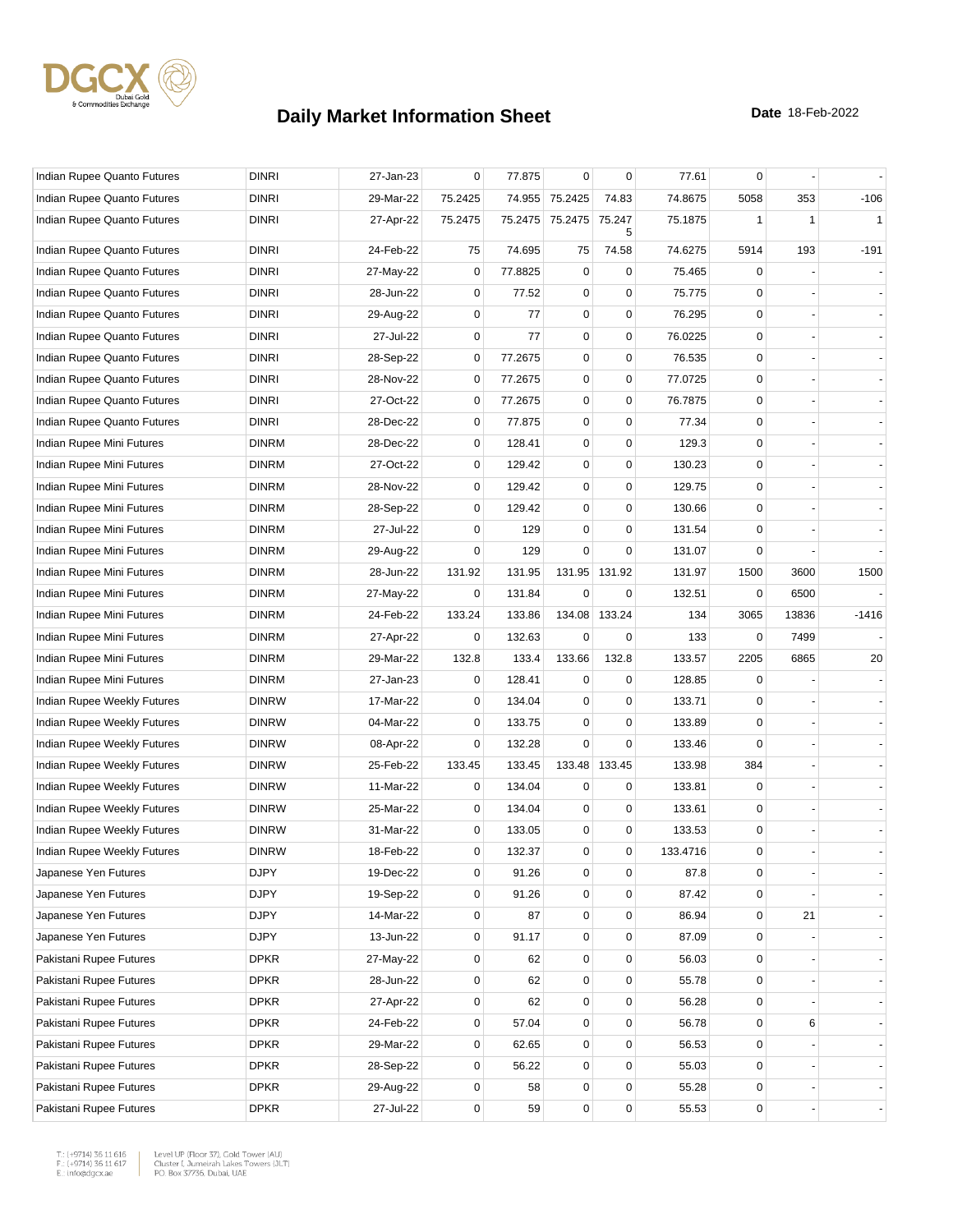

| Pakistani Rupee Futures     | <b>DPKR</b>    | 28-Nov-22 | $\mathbf 0$  | 56.22   | $\mathbf 0$ | $\mathbf 0$ | 54.53    | 0        |     |  |
|-----------------------------|----------------|-----------|--------------|---------|-------------|-------------|----------|----------|-----|--|
| Pakistani Rupee Futures     | <b>DPKR</b>    | 27-Oct-22 | $\Omega$     | 56.22   | $\mathbf 0$ | $\Omega$    | 54.78    | $\Omega$ |     |  |
| Pakistani Rupee Futures     | <b>DPKR</b>    | 28-Dec-22 | $\Omega$     | 53.64   | $\Omega$    | $\Omega$    | 54.28    | $\Omega$ |     |  |
| Pakistani Rupee Futures     | <b>DPKR</b>    | 27-Jan-23 | 0            | 53.64   | $\mathbf 0$ | $\mathbf 0$ | 54.03    | $\Omega$ |     |  |
| <b>Chinese Yuan Futures</b> | <b>DUSDCNH</b> | 16-Jan-23 | $\mathbf{0}$ | 6.5715  | $\mathbf 0$ | $\mathbf 0$ | 6.4379   | $\Omega$ |     |  |
| <b>Chinese Yuan Futures</b> | <b>DUSDCNH</b> | 13-Feb-23 | 0            | 6.5715  | $\mathbf 0$ | $\mathbf 0$ | 6.4487   | $\Omega$ |     |  |
| <b>Chinese Yuan Futures</b> | <b>DUSDCNH</b> | 14-Nov-22 | 0            | 6.5715  | $\mathbf 0$ | $\mathbf 0$ | 6.4163   | $\Omega$ |     |  |
| <b>Chinese Yuan Futures</b> | <b>DUSDCNH</b> | 19-Dec-22 | 0            | 6.5715  | $\mathbf 0$ | $\mathbf 0$ | 6.4271   | $\Omega$ |     |  |
| <b>Chinese Yuan Futures</b> | <b>DUSDCNH</b> | 15-Aug-22 | $\Omega$     | 6.6053  | 0           | $\mathbf 0$ | 6.3839   | $\Omega$ |     |  |
| <b>Chinese Yuan Futures</b> | <b>DUSDCNH</b> | 17-Oct-22 | $\mathbf{0}$ | 6.5715  | $\mathbf 0$ | $\mathbf 0$ | 6.4055   | $\Omega$ |     |  |
| <b>Chinese Yuan Futures</b> | <b>DUSDCNH</b> | 19-Sep-22 | 0            | 6.5715  | $\mathbf 0$ | $\mathbf 0$ | 6.3947   | $\Omega$ |     |  |
| <b>Chinese Yuan Futures</b> | <b>DUSDCNH</b> | 14-Apr-22 | 0            | 6.6492  | $\mathbf 0$ | $\mathbf 0$ | 6.3511   | $\Omega$ |     |  |
| <b>Chinese Yuan Futures</b> | <b>DUSDCNH</b> | 14-Mar-22 | $\mathbf 0$  | 6.631   | $\mathbf 0$ | $\mathbf 0$ | 6.3375   | $\Omega$ |     |  |
| Chinese Yuan Futures        | <b>DUSDCNH</b> | 16-May-22 | $\Omega$     | 6.5619  | $\Omega$    | $\mathbf 0$ | 6.3515   | $\Omega$ |     |  |
| <b>Chinese Yuan Futures</b> | <b>DUSDCNH</b> | 13-Jun-22 | $\mathbf 0$  | 6.5     | $\mathbf 0$ | $\mathbf 0$ | 6.3623   | $\Omega$ |     |  |
| Chinese Yuan Futures        | <b>DUSDCNH</b> | 18-Jul-22 | 0            | 6.6053  | $\mathbf 0$ | $\Omega$    | 6.3731   | $\Omega$ |     |  |
| South African Rand Futures  | <b>DUSDZAR</b> | 14-Mar-22 | $\Omega$     | 14.246  | $\Omega$    | $\Omega$    | 15.14    | $\Omega$ |     |  |
| South African Rand Futures  | <b>DUSDZAR</b> | 16-May-22 | $\mathbf 0$  | 14.246  | $\mathbf 0$ | $\mathbf 0$ | 15.177   | $\Omega$ |     |  |
| South African Rand Futures  | <b>DUSDZAR</b> | 14-Apr-22 | $\Omega$     | 14.246  | $\mathbf 0$ | $\mathbf 0$ | 15.159   | $\Omega$ |     |  |
| <b>AUD Rolling Futures</b>  | <b>SPFAUD</b>  | 31-Dec-30 | $\mathbf 0$  | 0.75051 | $\mathbf 0$ | $\mathbf 0$ | 0.718597 | $\Omega$ |     |  |
| <b>EUR Rolling Futures</b>  | <b>SPFEUR</b>  | 31-Dec-30 | $\Omega$     | 1.14495 | $\mathbf 0$ | $\mathbf 0$ | 1.133076 | $\Omega$ | 872 |  |
| <b>GBP Rolling Futures</b>  | <b>SPFGBP</b>  | 31-Dec-30 | $\mathbf{0}$ | 1.35625 | $\mathbf 0$ | $\mathbf 0$ | 1.359609 | 0        |     |  |

### **DGCX Equities**

| <b>Contract Name</b>         | <b>Contract Code</b> | <b>Expiry</b> | Opening<br><b>Price</b> | Closing<br><b>Price</b> | <b>High</b> | Low         | <b>Settlement</b><br>Price | <b>Volume</b> | Open<br>Interest | Change<br>in OI |
|------------------------------|----------------------|---------------|-------------------------|-------------------------|-------------|-------------|----------------------------|---------------|------------------|-----------------|
| Apple Inc Futures            | <b>DAAPL</b>         | 18-Feb-22     | $\Omega$                | 143                     | 0           | $\Omega$    | 171.1                      | 0             |                  |                 |
| Apple Inc Futures            | <b>DAAPL</b>         | 18-Mar-22     | $\Omega$                | 143                     | 0           | $\Omega$    | 171.1                      | 0             |                  |                 |
| Adani Ports and SEZ Futures  | <b>DADANIPORTS</b>   | 28-Apr-22     | 0                       | 722.6                   | $\mathbf 0$ | 0           | 735.7                      | 0             |                  |                 |
| Adani Ports and SEZ Futures  | <b>DADANIPORTS</b>   | 24-Feb-22     | $\mathbf 0$             | 774.55                  | 0           | $\Omega$    | 728.1                      | 0             |                  |                 |
| Adani Ports and SEZ Futures  | <b>DADANIPORTS</b>   | 31-Mar-22     | $\Omega$                | 734.3                   | 0           | 0           | 732.3                      | 0             |                  |                 |
| <b>Asian Paints Futures</b>  | <b>DASIANPAINT</b>   | 24-Feb-22     | $\Omega$                | 3165.55                 | 0           | $\Omega$    | 3261.15                    | 0             |                  |                 |
| <b>Asian Paints Futures</b>  | <b>DASIANPAINT</b>   | 28-Apr-22     | $\Omega$                | 3198.1                  | 0           | $\Omega$    | 3295.1                     | $\Omega$      |                  |                 |
| <b>Asian Paints Futures</b>  | <b>DASIANPAINT</b>   | 31-Mar-22     | $\overline{0}$          | 3412.45                 | $\mathbf 0$ | $\mathbf 0$ | 3279.95                    | 0             |                  |                 |
| Axis Bank Ltd Futures        | <b>DAXSB</b>         | 31-Mar-22     | 0                       | 678.15                  | $\mathbf 0$ | 0           | 792.6                      | 0             |                  |                 |
| Axis Bank Ltd Futures        | <b>DAXSB</b>         | 28-Apr-22     | $\Omega$                | 764.45                  | $\Omega$    | $\Omega$    | 796.25                     | 0             |                  |                 |
| Axis Bank Ltd Futures        | <b>DAXSB</b>         | 24-Feb-22     | 785.1                   | 785.1                   | 785.1       | 785.1       | 788.05                     |               | 3                | $-1$            |
| Bajaj Auto Futures           | <b>DBAJAJAUTO</b>    | 24-Feb-22     | 0                       | 3458.35                 | 0           | $\Omega$    | 3635.15                    | $\mathbf 0$   |                  |                 |
| Bajaj Auto Futures           | <b>DBAJAJAUTO</b>    | 28-Apr-22     | $\Omega$                | 3525.3                  | $\Omega$    | $\Omega$    | 3673                       | $\Omega$      |                  |                 |
| Bajaj Auto Futures           | <b>DBAJAJAUTO</b>    | 31-Mar-22     | $\mathbf{0}$            | 3245.25                 | $\mathbf 0$ | 0           | 3656.1                     | 0             |                  |                 |
| Bajaj Finserv Ltd Futures    | <b>DBAJAJFINSV</b>   | 31-Mar-22     | $\overline{0}$          | 16391.95                | 0           | 0           | 16202.75                   | 0             |                  |                 |
| Bajaj Finserv Ltd Futures    | <b>DBAJAJFINSV</b>   | 28-Apr-22     | 0                       | 15780.6                 | 0           | $\Omega$    | 16277.5                    | 0             |                  |                 |
| Bajaj Finserv Ltd Futures    | <b>DBAJAJFINSV</b>   | 24-Feb-22     | $\overline{0}$          | 17670.65                | $\mathbf 0$ | $\Omega$    | 16109.8                    | 0             |                  |                 |
| Bajaj Finance Futures        | <b>DBAJFINANCE</b>   | 24-Feb-22     | 0                       | 7173.35                 | 0           | $\Omega$    | 7035.9                     | 0             | 6                |                 |
| <b>Bajaj Finance Futures</b> | <b>DBAJFINANCE</b>   | 28-Apr-22     | $\mathbf 0$             | 7076.6                  | 0           | $\Omega$    | 7109.1                     | 0             |                  |                 |

T.: (+9714) 36 11 616<br>F.: (+9714) 36 11 617<br>E.: info@dgcx.ae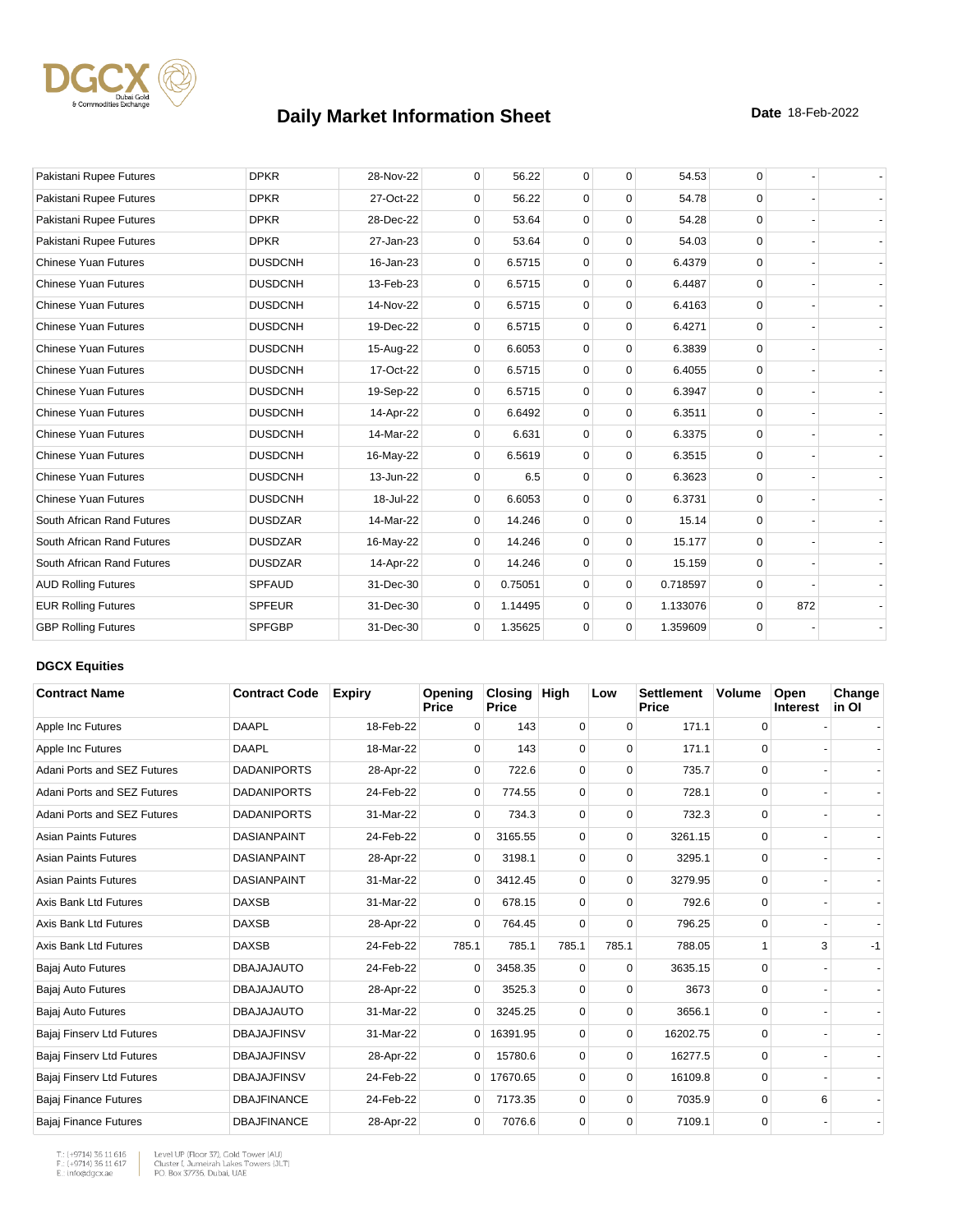

| Bajaj Finance Futures                   | <b>DBAJFINANCE</b> | 31-Mar-22 | 0              | 6966.5  | 0           | 0               | 7076.5  | 0           |    |    |
|-----------------------------------------|--------------------|-----------|----------------|---------|-------------|-----------------|---------|-------------|----|----|
| <b>Bharti Airtel Futures</b>            | <b>DBHARTIARTL</b> | 31-Mar-22 | 720.5          | 719.8   | 720.65      | 719.65          | 717.25  | 192         |    |    |
| <b>Bharti Airtel Futures</b>            | DBHARTIARTL        | 28-Apr-22 | 0              | 723.35  | 0           | 0               | 720.55  | 0           |    |    |
| <b>Bharti Airtel Futures</b>            | <b>DBHARTIARTL</b> | 24-Feb-22 | 717.7          | 717.85  | 717.85      | 717.45          | 713.15  | 193         |    | -1 |
| <b>BPCL Futures</b>                     | <b>DBPCL</b>       | 24-Feb-22 | 0              | 409.4   | 0           | 0               | 373.45  | 0           |    |    |
| <b>BPCL Futures</b>                     | <b>DBPCL</b>       | 28-Apr-22 | $\overline{0}$ | 388.8   | $\mathbf 0$ | $\mathbf 0$     | 377.35  | 0           |    |    |
| <b>BPCL Futures</b>                     | <b>DBPCL</b>       | 31-Mar-22 | 0              | 383.2   | 0           | 0               | 375.6   | 0           |    |    |
| <b>Britannia Industries Ltd Futures</b> | <b>DBRITANNIA</b>  | 31-Mar-22 | 0              | 3623.5  | 0           | $\mathbf 0$     | 3504.6  | 0           |    |    |
| <b>Britannia Industries Ltd Futures</b> | DBRITANNIA         | 28-Apr-22 | 0              | 3596.65 | 0           | $\mathbf 0$     | 3520.8  | 0           |    |    |
| <b>Britannia Industries Ltd Futures</b> | <b>DBRITANNIA</b>  | 24-Feb-22 | 0              | 3677.85 | 0           | 0               | 3484.5  | 0           |    |    |
| Cipla Futures                           | <b>DCIPLA</b>      | 24-Feb-22 | 0              | 906.9   | 0           | $\mathbf 0$     | 909.85  | $\mathbf 0$ |    |    |
| Cipla Futures                           | <b>DCIPLA</b>      | 28-Apr-22 | 0              | 920.35  | 0           | $\mathbf 0$     | 919.3   | 0           |    |    |
| Cipla Futures                           | <b>DCIPLA</b>      | 31-Mar-22 | 0              | 965.95  | 0           | 0               | 915.1   | 0           |    |    |
| Coal India Futures                      | <b>DCOALINDIA</b>  | 31-Mar-22 | 0              | 148.25  | 0           | $\mathbf 0$     | 168.4   | 0           |    |    |
| Coal India Futures                      | <b>DCOALINDIA</b>  | 28-Apr-22 | 0              | 163.8   | 0           | $\mathbf 0$     | 169.2   | 0           |    |    |
| Coal India Futures                      | <b>DCOALINDIA</b>  | 24-Feb-22 | 0              | 161.5   | 0           | $\mathbf 0$     | 167.45  | 0           |    |    |
| Divis Laboratories Ltd Futures          | <b>DDIVISLAB</b>   | 24-Feb-22 | 0              | 4753.2  | 0           | $\mathbf 0$     | 4357    | 0           |    |    |
| Divis Laboratories Ltd Futures          | <b>DDIVISLAB</b>   | 28-Apr-22 | 0              | 4114.8  | 0           | $\mathbf 0$     | 4402.35 | 0           |    |    |
| Divis Laboratories Ltd Futures          | <b>DDIVISLAB</b>   | 31-Mar-22 | 0              | 4692.15 | 0           | 0               | 4382.1  | 0           |    |    |
| Dr Reddys Labs Futures                  | <b>DDRREDDY</b>    | 31-Mar-22 | 0              | 4972.75 | 0           | 0               | 4349.65 | 0           |    |    |
| Dr Reddys Labs Futures                  | <b>DDRREDDY</b>    | 28-Apr-22 | 0              | 4474.25 | 0           | $\mathbf 0$     | 4369.7  | 0           |    |    |
| Dr Reddys Labs Futures                  | <b>DDRREDDY</b>    | 24-Feb-22 | 0              | 4667.2  | 0           | $\mathbf 0$     | 4324.7  | 0           |    |    |
| <b>Eicher Motors Futures</b>            | <b>DEICHERMOT</b>  | 24-Feb-22 | 0              | 2575.1  | 0           | $\mathbf 0$     | 2701.45 | 0           |    |    |
| <b>Eicher Motors Futures</b>            | <b>DEICHERMOT</b>  | 28-Apr-22 | 0              | 2735.6  | 0           | 0               | 2729.6  | 0           |    |    |
| <b>Eicher Motors Futures</b>            | <b>DEICHERMOT</b>  | 31-Mar-22 | 0              | 2592.5  | 0           | $\mathbf 0$     | 2717.05 | 0           |    |    |
| <b>Facebook Inc Futures</b>             | <b>DFB</b>         | 18-Mar-22 | 0              | 328.22  | 0           | $\mathbf 0$     | 214.84  | 0           |    |    |
| <b>Facebook Inc Futures</b>             | <b>DFB</b>         | 18-Feb-22 | 0              | 328.22  | 0           | 0               | 214.84  | 0           |    |    |
| <b>GAIL India Futures</b>               | <b>DGAIL</b>       | 31-Mar-22 | 0              | 129.45  | 0           | $\mathbf 0$     | 141.8   | 0           |    |    |
| <b>GAIL India Futures</b>               | <b>DGAIL</b>       | 28-Apr-22 | $\overline{0}$ | 146.1   | 0           | $\mathbf 0$     | 142.45  | 0           |    |    |
| <b>GAIL India Futures</b>               | <b>DGAIL</b>       | 24-Feb-22 | 0              | 142.3   | 0           | 0               | 140.95  | 0           |    |    |
| Alphabet Inc Futures                    | <b>DGOOGL</b>      | 18-Feb-22 | 0              | 2810.8  | 0           | $\mathbf 0$     | 2704.6  | 0           |    |    |
| Alphabet Inc Futures                    | <b>DGOOGL</b>      | 18-Mar-22 | $\overline{0}$ | 2810.8  | $\Omega$    | $\mathbf 0$     | 2704.6  | $\mathbf 0$ |    |    |
| Grasim Industries Ltd Futures           | <b>DGRASIM</b>     | 28-Apr-22 | 0              | 1749.15 | 0           | 0               | 1742.1  | 0           |    |    |
| Grasim Industries Ltd Futures           | DGRASIM            | 31-Mar-22 | 0              | 1615.8  | 0           | 0               | 1734.1  | 0           |    |    |
| Grasim Industries Ltd Futures           | <b>DGRASIM</b>     | 24-Feb-22 | 0              | 1773.25 | 0           | 0               | 1724.15 | 0           |    |    |
| <b>HCL Tech Futures</b>                 | DHCLTECH           | 24-Feb-22 | 0              | 1136.3  | 0           | 0               | 1165.95 | 0           |    |    |
| <b>HCL Tech Futures</b>                 | DHCLTECH           | 31-Mar-22 | 0              | 1335.35 | 0           | $\mathbf 0$     | 1172.7  | 0           |    |    |
| <b>HCL Tech Futures</b>                 | <b>DHCLTECH</b>    | 28-Apr-22 | 0              | 1141.9  | 0           | 0               | 1178.1  | 0           |    |    |
| <b>HDFC Futures</b>                     | <b>DHDFC</b>       | 28-Apr-22 | 0              | 2571.65 | 0           | 0               | 2468.6  | 0           |    |    |
| <b>HDFC Futures</b>                     | <b>DHDFC</b>       | 24-Feb-22 | 2425.05        | 2440.45 |             | 2443.7 2425.05  | 2443.15 | 4           | 7  |    |
| <b>HDFC Futures</b>                     | <b>DHDFC</b>       | 31-Mar-22 | 0              | 2599.25 | 0           | 0               | 2457.25 | 0           |    |    |
| <b>HDFC Bank Ltd Futures</b>            | <b>DHDFCB</b>      | 24-Feb-22 | 1500.25        | 1507.75 |             | 1507.75 1500.25 | 1513.6  | 84          | 12 |    |
| <b>HDFC Bank Ltd Futures</b>            | <b>DHDFCB</b>      | 31-Mar-22 | 0              | 1481.75 | 0           | 0               | 1522.35 | 0           |    |    |
| <b>HDFC Bank Ltd Futures</b>            | <b>DHDFCB</b>      | 28-Apr-22 | 0              | 1512.2  | 0           | $\pmb{0}$       | 1529.35 | 0           |    |    |
|                                         |                    |           |                |         |             |                 |         |             |    |    |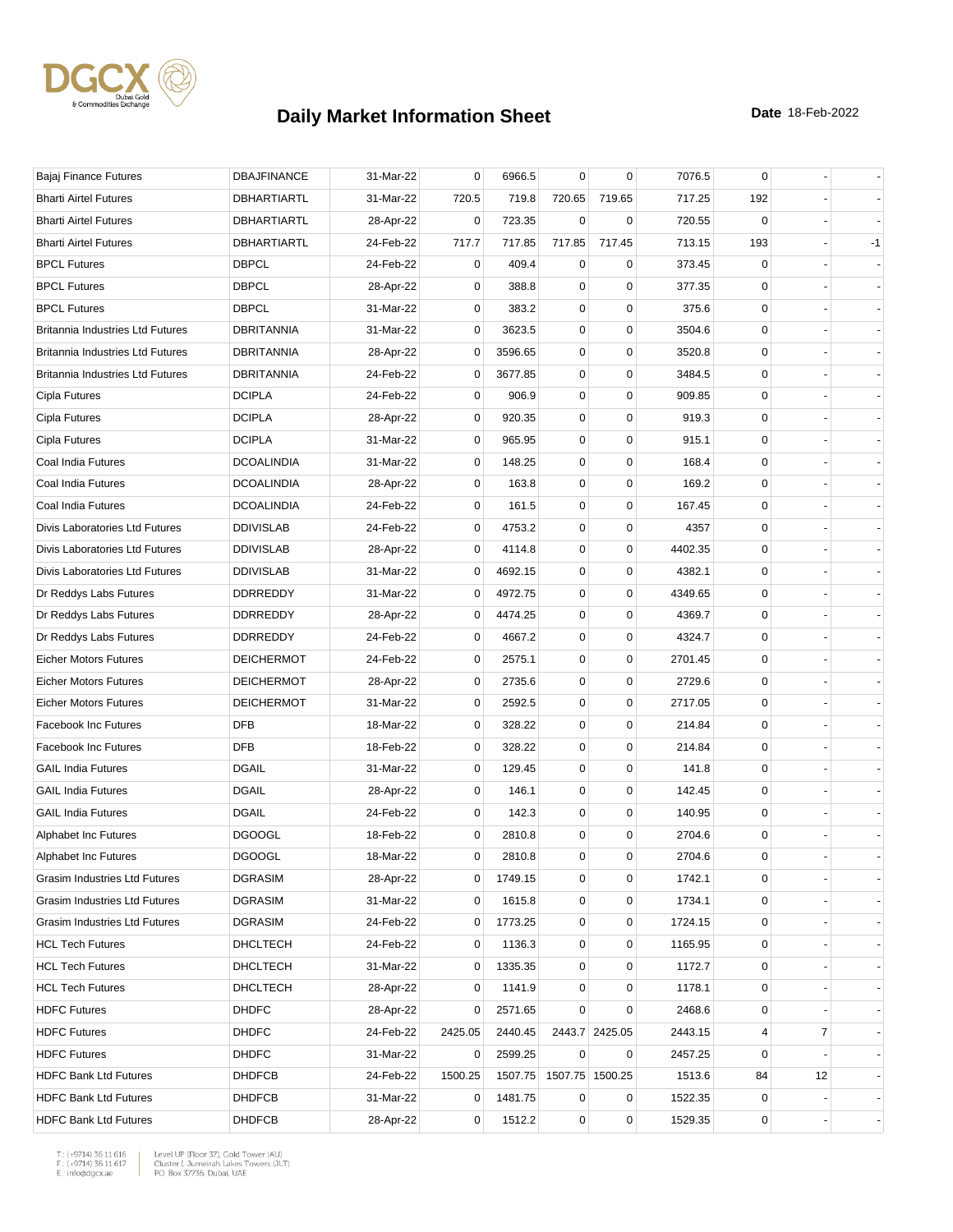

| Hero MotoCorp Futures                | <b>DHEROMOTOCO</b> | 28-Apr-22 | 0           | 2827.1     | $\mathbf 0$ | $\mathbf 0$    | 2805.25 | 0           |    |      |
|--------------------------------------|--------------------|-----------|-------------|------------|-------------|----------------|---------|-------------|----|------|
| Hero MotoCorp Futures                | <b>DHEROMOTOCO</b> | 31-Mar-22 | 0           | 2465.7     | 0           | 0              | 2792.35 | 0           |    |      |
| Hero MotoCorp Futures                | <b>DHEROMOTOCO</b> | 24-Feb-22 | 0           | 2660.55    | $\mathbf 0$ | $\mathbf 0$    | 2776.35 | $\mathbf 0$ |    |      |
| <b>Hindalco Ind Futures</b>          | <b>DHINDALCO</b>   | 24-Feb-22 | 534.8       | 535.45     | 536         | 534.8          | 530.05  | 193         |    | $-1$ |
| <b>Hindalco Ind Futures</b>          | <b>DHINDALCO</b>   | 31-Mar-22 | 538.45      | 536.6      | 544.2       | 536.5          | 533.1   | 192         |    |      |
| <b>Hindalco Ind Futures</b>          | <b>DHINDALCO</b>   | 28-Apr-22 | 0           | 493.6      | 0           | 0              | 535.55  | 0           |    |      |
| <b>Hindustan Unilever Futures</b>    | DHINDUNILVR        | 28-Apr-22 | $\mathbf 0$ | 2365       | 0           | $\mathbf 0$    | 2338.55 | 0           |    |      |
| <b>Hindustan Unilever Futures</b>    | <b>DHINDUNILVR</b> | 31-Mar-22 | $\mathbf 0$ | 2357.85    | $\mathbf 0$ | 0              | 2327.8  | 0           |    |      |
| <b>Hindustan Unilever Futures</b>    | <b>DHINDUNILVR</b> | 24-Feb-22 | 0           | 2299.95    | $\mathbf 0$ | $\mathbf 0$    | 2314.45 | 0           | 14 |      |
| <b>ICICI Bank Ltd Futures</b>        | <b>DICICIBC</b>    | 24-Feb-22 | 750.25      | 753.55     | 753.55      | 748.3          | 749.5   | 13          | 14 | 5    |
| <b>ICICI Bank Ltd Futures</b>        | <b>DICICIBC</b>    | 31-Mar-22 | $\mathbf 0$ | 745.9      | $\mathbf 0$ | 0              | 753.85  | 0           |    |      |
| <b>ICICI Bank Ltd Futures</b>        | <b>DICICIBC</b>    | 28-Apr-22 | 0           | 814.65     | $\mathbf 0$ | $\mathbf 0$    | 757.3   | 0           |    |      |
| IndusInd Bank Futures                | <b>DINDUSINDBK</b> | 28-Apr-22 | 0           | 898.55     | 0           | 0              | 966.1   | 0           |    |      |
| IndusInd Bank Futures                | <b>DINDUSINDBK</b> | 31-Mar-22 | 0           | 897.7      | 0           | $\mathbf 0$    | 961.65  | 0           |    |      |
| IndusInd Bank Futures                | <b>DINDUSINDBK</b> | 24-Feb-22 | 0           | 985        | $\mathbf 0$ | $\mathbf 0$    | 956.15  | 0           |    |      |
| Infosys Ltd Futures                  | <b>DINFO</b>       | 24-Feb-22 | 1713.35     | 1719.7     | 1720.2      | 1713           | 1708.35 | 6           | 3  |      |
| Infosys Ltd Futures                  | <b>DINFO</b>       | 31-Mar-22 | 0           | 1919.1     | $\mathbf 0$ | $\mathbf 0$    | 1718.2  | $\mathbf 0$ |    |      |
| Infosys Ltd Futures                  | <b>DINFO</b>       | 28-Apr-22 | 0           | 1750.1     | 0           | $\mathbf 0$    | 1726.15 | 0           |    |      |
| <b>IOC Futures</b>                   | <b>DIOC</b>        | 28-Apr-22 | 0           | 123.4      | 0           | 0              | 122.5   | 0           |    |      |
| <b>IOC Futures</b>                   | <b>DIOC</b>        | 31-Mar-22 | $\mathbf 0$ | 112.05     | 0           | $\mathbf 0$    | 121.95  | 0           |    |      |
| <b>IOC Futures</b>                   | <b>DIOC</b>        | 24-Feb-22 | 0           | 129.55     | 0           | $\mathbf 0$    | 121.25  | 0           |    |      |
| <b>ITC Futures</b>                   | <b>DITC</b>        | 24-Feb-22 | 0           | 223.85     | 0           | $\mathbf 0$    | 222.1   | 0           | 32 |      |
| <b>ITC Futures</b>                   | <b>DITC</b>        | 31-Mar-22 | $\mathbf 0$ | 219        | 0           | $\mathbf 0$    | 223.35  | 0           |    |      |
| <b>ITC Futures</b>                   | <b>DITC</b>        | 28-Apr-22 | 0           | 217.8      | 0           | $\mathbf 0$    | 224.4   | 0           |    |      |
| JP Morgan Chase Futures              | <b>DJPM</b>        | 18-Mar-22 | 0           | 162.79     | 0           | $\mathbf 0$    | 152.42  | $\mathbf 0$ |    |      |
| JP Morgan Chase Futures              | <b>DJPM</b>        | 18-Feb-22 | 0           | 162.79     | 0           | $\mathbf 0$    | 152.42  | 0           |    |      |
| <b>JSW Steel Limited Futures</b>     | <b>DJSWSTEEL</b>   | 28-Apr-22 | 0           | 641.35     | 0           | $\mathbf 0$    | 639.95  | 0           |    |      |
| <b>JSW Steel Limited Futures</b>     | <b>DJSWSTEEL</b>   | 31-Mar-22 | $\mathbf 0$ | 654.7      | $\mathbf 0$ | $\mathbf 0$    | 637     | 0           |    |      |
| <b>JSW Steel Limited Futures</b>     | <b>DJSWSTEEL</b>   | 24-Feb-22 | $\mathbf 0$ | 693.5      | $\Omega$    | $\mathbf 0$    | 633.35  | $\mathbf 0$ |    |      |
| Kotak Mahindra Bank Futures          | <b>DKOTAKBANK</b>  | 24-Feb-22 | 1828.35     | 1821.7     |             | 1828.7 1821.45 | 1828.05 | 12          | 2  |      |
| Kotak Mahindra Bank Futures          | <b>DKOTAKBANK</b>  | 31-Mar-22 | 0           | 1779.65    | 0           | 0              | 1838.6  | 0           |    |      |
| Kotak Mahindra Bank Futures          | <b>DKOTAKBANK</b>  | 28-Apr-22 | $\mathbf 0$ | 1884.7     | $\mathbf 0$ | $\mathbf 0$    | 1847.1  | $\mathbf 0$ |    |      |
| Larsen Toubro Ltd Futures            | <b>DLT</b>         | 28-Apr-22 | 0           | 1956.5     | 0           | 0              | 1904.25 | 0           |    |      |
| Larsen Toubro Ltd Futures            | <b>DLT</b>         | 31-Mar-22 | 0           | 1911.9     | 0           | $\mathbf 0$    | 1895.5  | 0           |    |      |
| Larsen Toubro Ltd Futures            | DLT                | 24-Feb-22 | 1871.2      | 1885.1     | 1895.2      | 1871.2         | 1884.65 | 6           | 10 | -4   |
| Mahindra N Mahindra Futures          | <b>DMNM</b>        | 24-Feb-22 | 0           | 906.65     | 0           | 0              | 852.7   | 0           |    |      |
| Mahindra N Mahindra Futures          | <b>DMNM</b>        | 31-Mar-22 | 0           | 840.75     | 0           | $\mathbf 0$    | 857.6   | 0           |    |      |
| Mahindra N Mahindra Futures          | <b>DMNM</b>        | 28-Apr-22 | 0           | 868.35     | 0           | $\mathbf 0$    | 861.6   | 0           |    |      |
| <b>Microsoft Corporation Futures</b> | <b>DMSFT</b>       | 18-Feb-22 | 0           | 300.83     | 0           | 0              | 294.62  | 0           |    |      |
| <b>Microsoft Corporation Futures</b> | <b>DMSFT</b>       | 18-Mar-22 | 0           | 300.83     | 0           | $\mathbf 0$    | 294.62  | 0           |    |      |
| Maruti Suzuki Ltd Futures            | <b>DMSIL</b>       | 28-Apr-22 | 0           | 8742       | 0           | $\pmb{0}$      | 8665.4  | 0           |    |      |
| Maruti Suzuki Ltd Futures            | <b>DMSIL</b>       | 31-Mar-22 | 0           | 7383.35    | 0           | 0              | 8625.65 | 0           |    |      |
| Maruti Suzuki Ltd Futures            | <b>DMSIL</b>       | 24-Feb-22 | 0           | 8534.3     | 0           | $\pmb{0}$      | 8576.15 | 0           | 4  |      |
| Nestle India Limited Futures         | <b>DNESTLEIND</b>  | 24-Feb-22 |             | 0 19374.15 | 0           | $\pmb{0}$      | 18024.1 | 0           |    |      |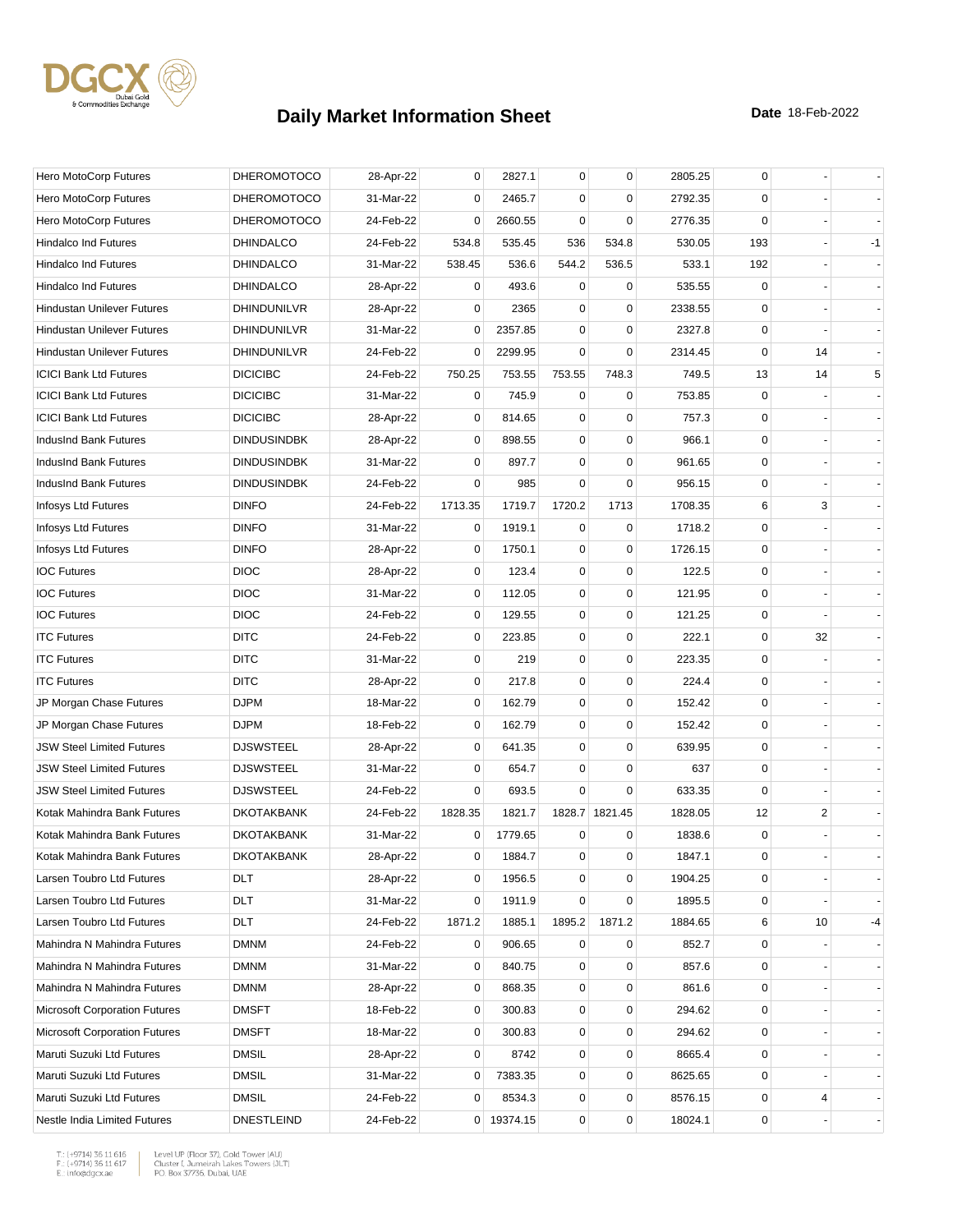

| Nestle India Limited Futures                     | <b>DNESTLEIND</b>  | 31-Mar-22 | 0           | 19675.9  | 0           | $\mathbf 0$    | 18128.1  | $\mathbf 0$ |                |      |
|--------------------------------------------------|--------------------|-----------|-------------|----------|-------------|----------------|----------|-------------|----------------|------|
| Nestle India Limited Futures                     | <b>DNESTLEIND</b>  | 28-Apr-22 | $\mathbf 0$ | 19095.25 | $\mathbf 0$ | $\mathbf 0$    | 18211.75 | 0           |                |      |
| <b>NTPC Futures</b>                              | <b>DNTPC</b>       | 28-Apr-22 | 0           | 137.5    | 0           | $\mathbf 0$    | 133.85   | $\mathbf 0$ |                |      |
| <b>NTPC Futures</b>                              | <b>DNTPC</b>       | 31-Mar-22 | 0           | 128.6    | $\mathbf 0$ | $\mathbf 0$    | 133.2    | $\mathbf 0$ |                |      |
| <b>NTPC Futures</b>                              | <b>DNTPC</b>       | 24-Feb-22 | 0           | 137.35   | 0           | $\mathbf 0$    | 132.45   | 0           |                |      |
| <b>ONGC Futures</b>                              | <b>DONGC</b>       | 24-Feb-22 | $\mathbf 0$ | 155.75   | $\mathbf 0$ | $\mathbf 0$    | 168.05   | $\mathbf 0$ |                |      |
| <b>ONGC Futures</b>                              | <b>DONGC</b>       | 31-Mar-22 | 0           | 142.45   | $\mathbf 0$ | $\mathbf 0$    | 169      | 0           |                |      |
| <b>ONGC Futures</b>                              | <b>DONGC</b>       | 28-Apr-22 | 0           | 167.8    | $\mathbf 0$ | $\mathbf 0$    | 169.8    | 0           |                |      |
| <b>Power Grid Futures</b>                        | <b>DPOWERGRID</b>  | 28-Apr-22 | 0           | 222.45   | $\mathbf 0$ | $\mathbf 0$    | 197.9    | $\mathbf 0$ |                |      |
| <b>Power Grid Futures</b>                        | <b>DPOWERGRID</b>  | 31-Mar-22 | 0           | 208.2    | 0           | 0              | 197      | 0           |                |      |
| <b>Power Grid Futures</b>                        | <b>DPOWERGRID</b>  | 24-Feb-22 | 0           | 206.35   | $\Omega$    | $\mathbf 0$    | 195.85   | 0           |                |      |
| <b>Reliance Industries Ltd Futures</b>           | DRIL               | 24-Feb-22 | 2449        | 2431.5   | 2449        | 2431.5         | 2426.4   | 2           | 6              | $-1$ |
| <b>Reliance Industries Ltd Futures</b>           | <b>DRIL</b>        | 31-Mar-22 | 0           | 2391.8   | 0           | 0              | 2440.4   | 0           |                |      |
| <b>Reliance Industries Ltd Futures</b>           | DRIL               | 28-Apr-22 | 0           | 2411.7   | $\mathbf 0$ | $\mathbf 0$    | 2451.65  | 0           |                |      |
| SBI Life Insurance Company Ltd<br><b>Futures</b> | <b>DSBILIFE</b>    | 28-Apr-22 | 0           | 1247.95  | 0           | $\mathbf 0$    | 1163.45  | 0           |                |      |
| SBI Life Insurance Company Ltd<br><b>Futures</b> | <b>DSBILIFE</b>    | 31-Mar-22 | $\mathbf 0$ | 1211.8   | 0           | 0              | 1158.1   | $\mathbf 0$ |                |      |
| SBI Life Insurance Company Ltd<br><b>Futures</b> | <b>DSBILIFE</b>    | 24-Feb-22 | 0           | 1181.25  | $\mathbf 0$ | $\mathbf 0$    | 1151.45  | 0           |                |      |
| State Bank of India Futures                      | <b>DSBIN</b>       | 24-Feb-22 | 512.8       | 513.1    | 514         | 512.8          | 515.7    | 6           |                |      |
| State Bank of India Futures                      | <b>DSBIN</b>       | 31-Mar-22 | 0           | 458      | 0           | 0              | 518.7    | 0           |                |      |
| State Bank of India Futures                      | <b>DSBIN</b>       | 28-Apr-22 | 0           | 523      | $\Omega$    | $\mathbf 0$    | 521.1    | 0           |                |      |
| Sun Pharma Futures                               | <b>DSUNPHARMA</b>  | 28-Apr-22 | 0           | 821.1    | $\mathbf 0$ | $\Omega$       | 872.6    | $\mathbf 0$ |                |      |
| Sun Pharma Futures                               | <b>DSUNPHARMA</b>  | 31-Mar-22 | 867.45      | 865.6    | 868.9       | 864.8          | 868.6    | 192         |                |      |
| Sun Pharma Futures                               | <b>DSUNPHARMA</b>  | 24-Feb-22 | 863.25      | 863.9    | 864.4       | 863.25         | 863.6    | 192         | 1              |      |
| <b>Tata Steel Futures</b>                        | <b>DTATASTEEL</b>  | 24-Feb-22 | 0           | 1206.55  | 0           | 0              | 1191.8   | $\mathbf 0$ | 4              |      |
| <b>Tata Steel Futures</b>                        | <b>DTATASTEEL</b>  | 31-Mar-22 | 0           | 1116.3   | 0           | 0              | 1198.65  | 0           |                |      |
| <b>Tata Steel Futures</b>                        | <b>DTATASTEEL</b>  | 28-Apr-22 | 0           | 1127.1   | $\mathbf 0$ | $\mathbf 0$    | 1204.2   | 0           |                |      |
| <b>TCS Ltd Futures</b>                           | <b>DTCS</b>        | 28-Apr-22 | 0           | 3831     | 0           | 0              | 3836.55  | 0           |                |      |
| <b>TCS Ltd Futures</b>                           | <b>DTCS</b>        | 31-Mar-22 | 0           | 3785.6   | $\Omega$    | 0              | 3818.95  | 0           |                |      |
| <b>TCS Ltd Futures</b>                           | <b>DTCS</b>        | 24-Feb-22 | 3778.85     | 3794.5   |             | 3805.7 3771.95 | 3797     | 4           | $\overline{c}$ |      |
| <b>Tech Mahindra Futures</b>                     | <b>DTECHM</b>      | 24-Feb-22 | 0           | 1561.25  | 0           | 0              | 1439.15  | 0           |                |      |
| <b>Tech Mahindra Futures</b>                     | <b>DTECHM</b>      | 31-Mar-22 | 0           | 1824.95  | 0           | 0              | 1447.45  | $\Omega$    |                |      |
| Tech Mahindra Futures                            | <b>DTECHM</b>      | 28-Apr-22 | 0           | 1524.9   | 0           | 0              | 1454.1   | 0           |                |      |
| <b>Titan Company Limited Futures</b>             | <b>DTITAN</b>      | 28-Apr-22 | 0           | 2415.05  | 0           | $\pmb{0}$      | 2516.95  | 0           |                |      |
| <b>Titan Company Limited Futures</b>             | <b>DTITAN</b>      | 31-Mar-22 | 0           | 2471.15  | 0           | $\mathbf 0$    | 2505.35  | 0           |                |      |
| <b>Titan Company Limited Futures</b>             | DTITAN             | 24-Feb-22 | 0           | 2411.65  | 0           | $\mathbf 0$    | 2491     | 0           |                |      |
| <b>Tata Motors Ltd Futures</b>                   | DTTMT              | 24-Feb-22 | 502.45      | 499.65   | 502.45      | 499.5          | 493.55   | 282         | 1              |      |
| <b>Tata Motors Ltd Futures</b>                   | DTTMT              | 31-Mar-22 | 505.1       | 502.8    | 505.4       | 502.75         | 496.4    | 192         |                |      |
| <b>Tata Motors Ltd Futures</b>                   | DTTMT              | 28-Apr-22 | 0           | 498.5    | 0           | 0              | 498.7    | 0           |                |      |
| <b>Ultratech Cement Futures</b>                  | <b>DULTRACEMCO</b> | 28-Apr-22 | 0           | 7213.4   | 0           | 0              | 6994.35  | 0           |                |      |
| <b>Ultratech Cement Futures</b>                  | <b>DULTRACEMCO</b> | 31-Mar-22 | 0           | 7499.85  | 0           | $\mathbf 0$    | 6962.25  | 0           |                |      |
| <b>Ultratech Cement Futures</b>                  | <b>DULTRACEMCO</b> | 24-Feb-22 | 0           | 7691.4   | 0           | $\pmb{0}$      | 6922.3   | 0           |                |      |
| <b>UPL Futures</b>                               | <b>DUPL</b>        | 24-Feb-22 | 0           | 732.55   | 0           | $\pmb{0}$      | 725.55   | 0           |                |      |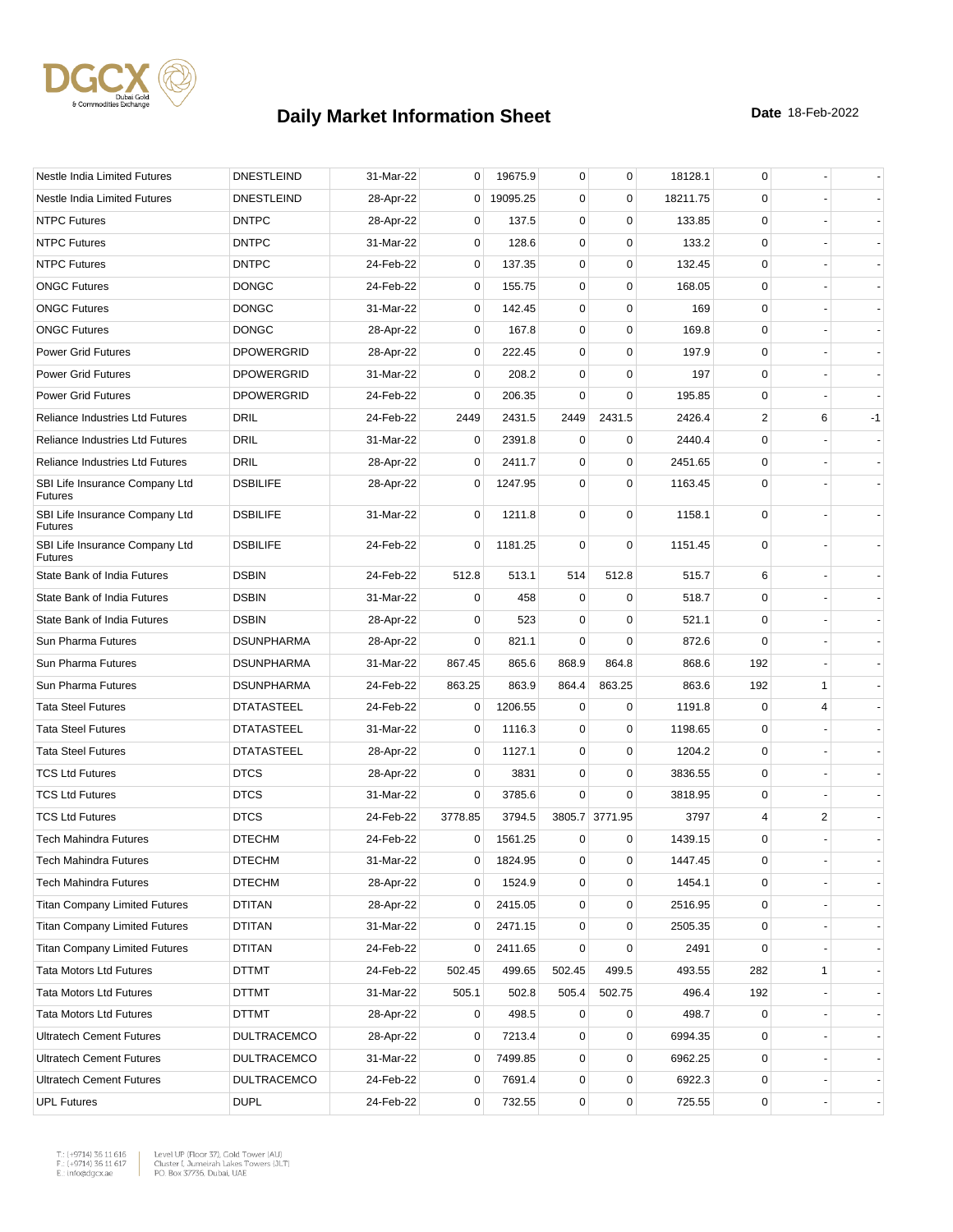

| <b>UPL Futures</b>      | <b>DUPL</b>     | 31-Mar-22 | 0            | 757    | 0        | 0        | 729.75 | 0        |  |
|-------------------------|-----------------|-----------|--------------|--------|----------|----------|--------|----------|--|
| <b>UPL Futures</b>      | <b>DUPL</b>     | 28-Apr-22 | 0            | 804    | 0        | 0        | 733.1  | 0        |  |
| Vedanta Futures         | <b>DVEDL</b>    | 28-Apr-22 | 0            | 323.2  | 0        | 0        | 368.1  | $\Omega$ |  |
| <b>Vedanta Futures</b>  | <b>DVEDL</b>    | 31-Mar-22 | $\mathbf{0}$ | 337.95 | 0        | 0        | 366.4  | 0        |  |
| Vedanta Futures         | <b>DVEDL</b>    | 24-Feb-22 | 0            | 350.8  | 0        | 0        | 364.3  | $\Omega$ |  |
| <b>Wipro Futures</b>    | <b>DWIPRO</b>   | 24-Feb-22 | 0            | 646.15 | 0        | 0        | 562.9  | 0        |  |
| <b>Wipro Futures</b>    | <b>DWIPRO</b>   | 31-Mar-22 | 0            | 724    | 0        | 0        | 566.15 | $\Omega$ |  |
| <b>Wipro Futures</b>    | <b>DWIPRO</b>   | 28-Apr-22 | 0            | 571.8  | 0        | 0        | 568.75 | 0        |  |
| <b>Yes Bank Futures</b> | <b>DYESBANK</b> | 28-Apr-22 | 0            | 13.85  | $\Omega$ | $\Omega$ | 14.05  | $\Omega$ |  |
| <b>Yes Bank Futures</b> | <b>DYESBANK</b> | 31-Mar-22 | 0            | 13.8   | 0        | 0        | 14     | $\Omega$ |  |
| <b>Yes Bank Futures</b> | <b>DYESBANK</b> | 24-Feb-22 | 0            | 12.85  | 0        | 0        | 13.9   | 0        |  |

#### **DGCX Hydrocarbons**

| <b>Contract Name</b>           | <b>Contract Code</b> | <b>Expiry</b> | Opening<br>Price | Closing High<br><b>Price</b> |             | Low         | <b>Settlement</b><br>Price | <b>Volume</b> | Open<br><b>Interest</b> | Change<br>in Ol |
|--------------------------------|----------------------|---------------|------------------|------------------------------|-------------|-------------|----------------------------|---------------|-------------------------|-----------------|
| <b>Brent Crude Oil Futures</b> | <b>DBRC</b>          | 27-Apr-23     | 0                | 69.42                        | $\mathbf 0$ | 0           | 80.99                      | $\mathbf 0$   |                         |                 |
| <b>Brent Crude Oil Futures</b> | <b>DBRC</b>          | 27-Feb-23     | $\mathbf 0$      | 65.2                         | 0           | $\mathbf 0$ | 81.97                      | $\mathbf 0$   |                         |                 |
| <b>Brent Crude Oil Futures</b> | <b>DBRC</b>          | 30-Mar-23     | $\mathbf 0$      | 69.42                        | $\mathbf 0$ | $\mathbf 0$ | 81.48                      | 0             |                         |                 |
| <b>Brent Crude Oil Futures</b> | <b>DBRC</b>          | 29-Nov-22     | $\mathbf 0$      | 58.2                         | $\mathbf 0$ | $\mathbf 0$ | 83.61                      | $\mathbf 0$   |                         |                 |
| <b>Brent Crude Oil Futures</b> | <b>DBRC</b>          | 28-Dec-22     | $\mathbf 0$      | 58.2                         | 0           | $\mathbf 0$ | 83                         | $\mathbf 0$   |                         |                 |
| <b>Brent Crude Oil Futures</b> | <b>DBRC</b>          | 30-Jan-23     | $\mathbf 0$      | 58.2                         | $\mathbf 0$ | $\mathbf 0$ | 82.46                      | $\mathbf 0$   |                         |                 |
| <b>Brent Crude Oil Futures</b> | <b>DBRC</b>          | 25-Feb-22     | $\mathbf 0$      | 90.6                         | 0           | $\mathbf 0$ | 93.54                      | $\mathbf 0$   | 6                       |                 |
| <b>Brent Crude Oil Futures</b> | <b>DBRC</b>          | 30-Mar-22     | $\mathbf 0$      | 45.45                        | 0           | $\mathbf 0$ | 91.39                      | $\mathbf 0$   |                         |                 |
| <b>Brent Crude Oil Futures</b> | <b>DBRC</b>          | 28-Apr-22     | 0                | 42.3                         | 0           | $\pmb{0}$   | 89.69                      | 0             |                         |                 |
| <b>Brent Crude Oil Futures</b> | <b>DBRC</b>          | 30-May-22     | $\mathbf 0$      | 49.07                        | $\mathbf 0$ | $\mathbf 0$ | 88.35                      | $\mathbf 0$   |                         |                 |
| <b>Brent Crude Oil Futures</b> | <b>DBRC</b>          | 29-Jun-22     | $\Omega$         | 49.07                        | 0           | $\mathbf 0$ | 87.31                      | $\mathbf 0$   |                         |                 |
| <b>Brent Crude Oil Futures</b> | <b>DBRC</b>          | 28-Jul-22     | $\mathbf 0$      | 51.51                        | 0           | $\mathbf 0$ | 86.4                       | $\mathbf 0$   |                         |                 |
| <b>Brent Crude Oil Futures</b> | <b>DBRC</b>          | 30-Aug-22     | $\mathbf 0$      | 51.51                        | $\mathbf 0$ | $\mathbf 0$ | 85.6                       | $\mathbf 0$   |                         |                 |
| <b>Brent Crude Oil Futures</b> | <b>DBRC</b>          | 29-Sep-22     | $\mathbf 0$      | 58.2                         | 0           | $\mathbf 0$ | 84.91                      | $\mathbf 0$   |                         |                 |
| <b>Brent Crude Oil Futures</b> | <b>DBRC</b>          | 28-Oct-22     | $\mathbf 0$      | 58.2                         | $\mathbf 0$ | $\mathbf 0$ | 84.25                      | $\mathbf 0$   |                         |                 |
| <b>Brent Crude Oil Futures</b> | <b>DBRC</b>          | 28-Jul-23     | $\mathbf 0$      | 71.5                         | 0           | $\mathbf 0$ | 79.76                      | $\mathbf 0$   |                         |                 |
| <b>Brent Crude Oil Futures</b> | <b>DBRC</b>          | 30-May-23     | 0                | 67.77                        | 0           | $\mathbf 0$ | 80.57                      | $\mathbf 0$   |                         |                 |
| <b>Brent Crude Oil Futures</b> | <b>DBRC</b>          | 29-Jun-23     | $\Omega$         | 71.5                         | 0           | $\mathbf 0$ | 80.16                      | $\mathbf 0$   |                         |                 |
| <b>WTI Crude Oil Futures</b>   | <b>DWTI</b>          | 19-Jun-23     | $\mathbf 0$      | 54.23                        | $\mathbf 0$ | $\mathbf 0$ | 76.68                      | $\mathbf 0$   |                         |                 |
| <b>WTI Crude Oil Futures</b>   | <b>DWTI</b>          | 19-May-28     | $\Omega$         | 45.32                        | 0           | $\mathbf 0$ | 66.75                      | $\mathbf 0$   |                         |                 |
| <b>WTI Crude Oil Futures</b>   | <b>DWTI</b>          | 19-Jul-23     | 0                | 72.34                        | 0           | $\mathbf 0$ | 76.21                      | $\mathbf 0$   |                         |                 |
| <b>WTI Crude Oil Futures</b>   | <b>DWTI</b>          | 19-Oct-22     | $\mathbf 0$      | 57.05                        | $\mathbf 0$ | $\mathbf 0$ | 81.47                      | $\mathbf 0$   |                         |                 |
| <b>WTI Crude Oil Futures</b>   | <b>DWTI</b>          | 19-Sep-22     | $\mathbf 0$      | 49.55                        | 0           | $\pmb{0}$   | 82.25                      | 0             |                         |                 |
| <b>WTI Crude Oil Futures</b>   | <b>DWTI</b>          | 19-Aug-22     | $\mathbf 0$      | 49                           | 0           | $\mathbf 0$ | 83.14                      | $\mathbf 0$   |                         |                 |
| <b>WTI Crude Oil Futures</b>   | <b>DWTI</b>          | 19-Jul-22     | $\mathbf 0$      | 49                           | $\mathbf 0$ | $\mathbf 0$ | 84.18                      | $\mathbf 0$   |                         |                 |
| <b>WTI Crude Oil Futures</b>   | <b>DWTI</b>          | 20-Jun-22     | $\mathbf 0$      | 45.2                         | 0           | 0           | 85.42                      | 0             |                         |                 |
| <b>WTI Crude Oil Futures</b>   | <b>DWTI</b>          | 19-May-27     | $\Omega$         | 45.32                        | $\Omega$    | $\Omega$    | 67.14                      | $\mathbf 0$   |                         |                 |
| <b>WTI Crude Oil Futures</b>   | <b>DWTI</b>          | 19-Apr-22     | 86.47            | 88.4                         | 88.4        | 86.47       | 88.6                       | 3             |                         |                 |
| <b>WTI Crude Oil Futures</b>   | <b>DWTI</b>          | 19-May-22     | $\mathbf 0$      | 56.4                         | $\mathbf 0$ | $\Omega$    | 86.92                      | $\Omega$      |                         |                 |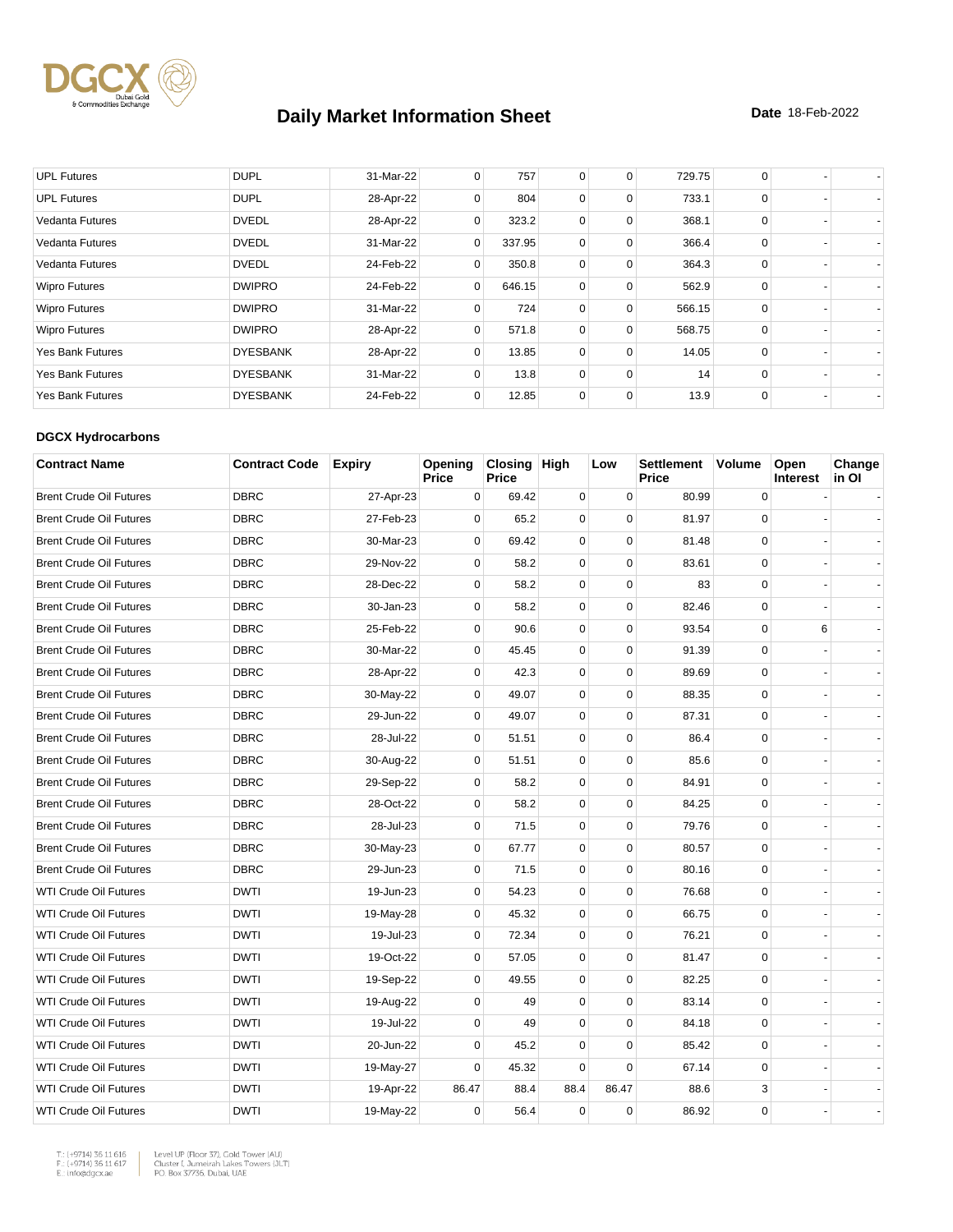

| <b>WTI Crude Oil Futures</b>      | <b>DWTI</b>  | 18-Nov-22 | 0           | 55.74 | 0           | $\mathbf 0$ | 80.74 | 0            |                |            |
|-----------------------------------|--------------|-----------|-------------|-------|-------------|-------------|-------|--------------|----------------|------------|
| <b>WTI Crude Oil Futures</b>      | <b>DWTI</b>  | 19-May-23 | 0           | 54.23 | 0           | $\Omega$    | 77.18 | $\mathbf 0$  |                |            |
| <b>WTI Crude Oil Futures</b>      | <b>DWTI</b>  | 17-Nov-23 | 0           | 52.56 | $\mathbf 0$ | $\mathbf 0$ | 74.68 | $\mathbf 0$  |                |            |
| <b>WTI Crude Oil Futures</b>      | <b>DWTI</b>  | 20-May-24 | $\mathbf 0$ | 52.56 | 0           | $\mathbf 0$ | 72.61 | 0            |                |            |
| <b>WTI Crude Oil Futures</b>      | <b>DWTI</b>  | 19-Nov-24 | 0           | 55.2  | $\mathbf 0$ | $\Omega$    | 71.13 | 0            |                |            |
| WTI Crude Oil Futures             | <b>DWTI</b>  | 19-May-25 | 0           | 55.11 | $\mathbf 0$ | $\mathbf 0$ | 69.87 | $\mathbf 0$  |                |            |
| <b>WTI Crude Oil Futures</b>      | <b>DWTI</b>  | 19-Nov-25 | 0           | 53.58 | $\mathbf 0$ | $\mathbf 0$ | 68.93 | $\mathbf 0$  |                |            |
| <b>WTI Crude Oil Futures</b>      | <b>DWTI</b>  | 18-May-26 | $\Omega$    | 51    | $\mathbf 0$ | $\mathbf 0$ | 68.13 | $\mathbf 0$  |                |            |
| <b>WTI Crude Oil Futures</b>      | <b>DWTI</b>  | 19-Nov-26 | $\Omega$    | 47.25 | $\Omega$    | $\Omega$    | 67.58 | $\mathbf 0$  |                |            |
| <b>WTI Crude Oil Futures</b>      | <b>DWTI</b>  | 21-Mar-22 | 89.45       | 89.95 | 90.4        | 87.94       | 90.21 | 31           | $\overline{2}$ | $\sqrt{2}$ |
| <b>WTI Crude Oil Futures</b>      | <b>DWTI</b>  | 18-Feb-22 | 91.2        | 91.45 | 92.33       | 89.43       | 91.07 | 26           | 14             | $-14$      |
| <b>WTI Crude Oil Futures</b>      | <b>DWTI</b>  | 17-Feb-23 | 0           | 59.05 | $\Omega$    | $\Omega$    | 78.74 | $\Omega$     |                |            |
| <b>WTI Crude Oil Futures</b>      | <b>DWTI</b>  | 19-Jan-23 | 0           | 59.05 | 0           | $\mathbf 0$ | 79.35 | 0            |                |            |
| <b>WTI Crude Oil Futures</b>      | <b>DWTI</b>  | 19-Dec-22 | 0           | 55.74 | 0           | $\mathbf 0$ | 80.02 | 0            |                |            |
| <b>WTI Crude Oil Futures</b>      | <b>DWTI</b>  | 18-Nov-27 | $\Omega$    | 45.32 | $\mathbf 0$ | $\mathbf 0$ | 66.88 | $\mathbf 0$  |                |            |
| <b>WTI Crude Oil Futures</b>      | <b>DWTI</b>  | 20-Mar-23 | 0           | 61.96 | $\mathbf 0$ | $\pmb{0}$   | 78.18 | 0            |                |            |
| <b>WTI Crude Oil Futures</b>      | <b>DWTI</b>  | 19-Apr-23 | 0           | 55.82 | 0           | $\mathbf 0$ | 77.66 | $\mathbf 0$  |                |            |
| WTI Crude Oil Mini Futures        | <b>DWTIM</b> | 18-Nov-22 | 0           | 73.4  | $\mathbf 0$ | $\mathbf 0$ | 80.74 | $\mathbf 0$  |                |            |
| WTI Crude Oil Mini Futures        | <b>DWTIM</b> | 19-Oct-22 | 0           | 73.4  | 0           | 0           | 81.47 | $\mathbf 0$  |                |            |
| WTI Crude Oil Mini Futures        | <b>DWTIM</b> | 19-Sep-22 | 0           | 64.52 | $\mathbf 0$ | $\mathbf 0$ | 82.25 | $\mathbf 0$  |                |            |
| WTI Crude Oil Mini Futures        | <b>DWTIM</b> | 19-Jan-23 | 0           | 76.05 | 0           | $\mathbf 0$ | 79.35 | $\mathbf 0$  |                |            |
| WTI Crude Oil Mini Futures        | <b>DWTIM</b> | 19-Jul-22 | 0           | 61.09 | 0           | $\mathbf 0$ | 84.18 | $\mathbf 0$  |                |            |
| WTI Crude Oil Mini Futures        | <b>DWTIM</b> | 20-Jun-22 | $\mathbf 0$ | 58.69 | $\mathbf 0$ | $\mathbf 0$ | 85.42 | $\mathbf{0}$ |                |            |
| <b>WTI Crude Oil Mini Futures</b> | <b>DWTIM</b> | 19-Aug-22 | 0           | 61.09 | $\mathbf 0$ | $\mathbf 0$ | 83.14 | $\mathbf 0$  |                |            |
| WTI Crude Oil Mini Futures        | <b>DWTIM</b> | 18-Feb-22 | 0           | 50.1  | $\mathbf 0$ | $\mathbf 0$ | 91.07 | 0            |                |            |
| WTI Crude Oil Mini Futures        | <b>DWTIM</b> | 21-Mar-22 | $\mathbf 0$ | 57.15 | 0           | $\mathbf 0$ | 90.21 | 0            |                |            |
| WTI Crude Oil Mini Futures        | <b>DWTIM</b> | 19-Apr-22 | 0           | 58.69 | 0           | $\mathbf 0$ | 88.6  | $\mathbf 0$  |                |            |
| WTI Crude Oil Mini Futures        | <b>DWTIM</b> | 19-May-22 | 0           | 58.69 | $\mathbf 0$ | $\mathbf 0$ | 86.92 | $\mathbf 0$  |                |            |
| WTI Crude Oil Mini Futures        | <b>DWTIM</b> | 19-Dec-22 | 0           | 73.4  | 0           | $\mathbf 0$ | 80.02 | $\mathbf 0$  |                |            |

 $\begin{tabular}{|l|l|l|} \hline $\mathsf{T}_\circ$ & $\mathsf{+9714}3$ & $\mathsf{5616}} \\\hline $\mathsf{F}_\circ$ & $\mathsf{+9714}3$ & $\mathsf{5616}} \\\hline $\mathsf{F}_\circ$ & $\mathsf{+9714}3$ & $\mathsf{5616}} \\\hline $\mathsf{E}_\circ$ & $\mathsf{01618}} \\\hline $\mathsf{E}_\circ$ & $\mathsf{01618}} \\\hline $\mathsf{F}_\circ$ & $\mathsf{01618}} \\\hline $\mathsf{F}_\circ$ & $\mathsf{01618}} \\\hline$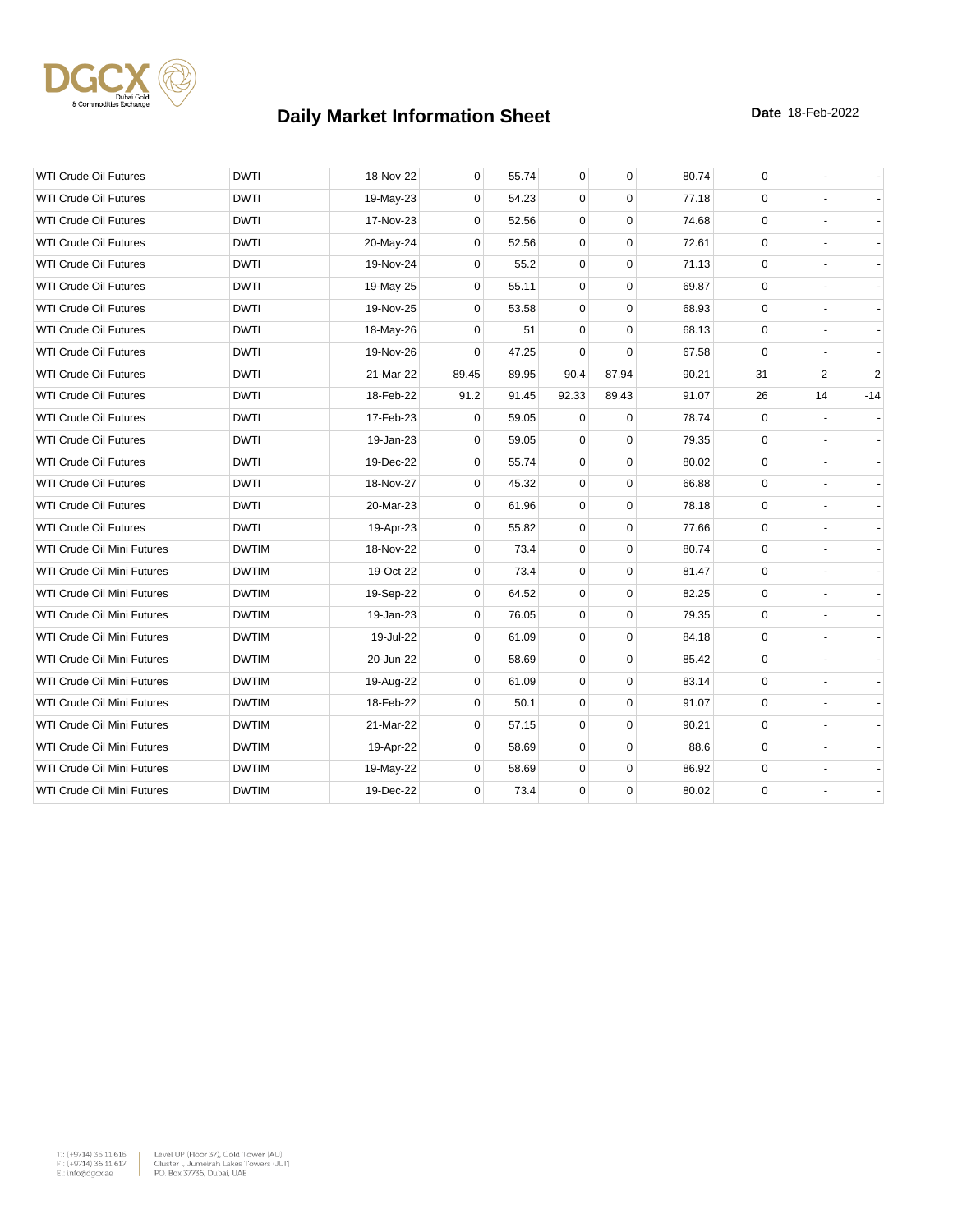

#### **DGCX Metals**

| <b>Contract Name</b>      | <b>Contract Code</b> | <b>Expiry</b> | Opening<br><b>Price</b> | Closing High<br><b>Price</b> |             | Low         | <b>Settlement</b><br><b>Price</b> | <b>Volume</b> | Open<br>Interest | Change<br>in OI |
|---------------------------|----------------------|---------------|-------------------------|------------------------------|-------------|-------------|-----------------------------------|---------------|------------------|-----------------|
| <b>Copper Futures</b>     | <b>DCU</b>           | 27-Apr-22     | 0                       | 9830                         | $\mathbf 0$ | $\mathbf 0$ | 9978                              | $\mathsf 0$   |                  |                 |
| <b>Copper Futures</b>     | DCU                  | 24-Feb-22     | $\Omega$                | 9411                         | 0           | $\Omega$    | 9964                              | 0             |                  |                 |
| <b>Copper Futures</b>     | DCU                  | 29-Aug-22     | $\mathbf 0$             | 9443                         | 0           | $\mathbf 0$ | 9949                              | $\mathbf 0$   |                  |                 |
| <b>Copper Futures</b>     | <b>DCU</b>           | 28-Jun-22     | 0                       | 9443                         | 0           | $\mathbf 0$ | 9968                              | $\mathbf 0$   |                  |                 |
| <b>Copper Futures</b>     | DCU                  | 28-Nov-22     | $\Omega$                | 9443                         | 0           | $\Omega$    | 9930                              | 0             |                  |                 |
| <b>Gold Futures</b>       | DG                   | 28-Nov-22     | $\Omega$                | 1793                         | 0           | $\Omega$    | 1902.3                            | 0             |                  |                 |
| <b>Gold Futures</b>       | DG                   | 28-Sep-22     | $\Omega$                | 1738.4                       | $\Omega$    | $\Omega$    | 1901.3                            | $\Omega$      |                  |                 |
| <b>Gold Futures</b>       | DG                   | 26-May-22     | 1901.3                  | 1898.6                       | 1902.1      | 1897.1      | 1899.3                            | 388           | 4                | 1               |
| <b>Gold Futures</b>       | DG                   | 27-Jul-22     | $\Omega$                | 1806                         | 0           | $\Omega$    | 1900.3                            | 0             |                  |                 |
| <b>Gold Futures</b>       | DG                   | 29-Mar-22     | 1893.4                  | 1898.1                       | 1905        | 1888.8      | 1898.3                            | 567           | 635              | $-62$           |
| <b>Gold Futures</b>       | DG                   | 27-Jan-23     | $\Omega$                | 1793                         | 0           | $\Omega$    | 1903.3                            | 0             |                  |                 |
| Daily Gold Futures        | <b>DGFC</b>          | 31-Dec-30     | $\Omega$                | 1856                         | $\mathbf 0$ | $\mathbf 0$ | 1895.9                            | 0             |                  |                 |
| Spot Gold                 | <b>DGSG</b>          | 31-Dec-30     | $\Omega$                | 1850                         | 0           | $\mathbf 0$ | 1891.1                            | $\mathbf 0$   |                  |                 |
| India Gold Quanto Futures | <b>DIG</b>           | 25-Mar-22     | $\mathbf 0$             | 45454                        | 0           | $\mathbf 0$ | 50132                             | 0             |                  |                 |
| India Gold Quanto Futures | <b>DIG</b>           | 27-Jul-22     | 0                       | 45454                        | 0           | $\mathbf 0$ | 50129                             | 0             |                  |                 |
| India Gold Quanto Futures | <b>DIG</b>           | 26-May-22     | $\mathbf 0$             | 45454                        | 0           | $\Omega$    | 50106                             | 0             |                  |                 |
| India Gold Quanto Futures | <b>DIG</b>           | 26-Sep-22     | $\Omega$                | 46560                        | 0           | $\Omega$    | 50399                             | $\Omega$      |                  |                 |
| India Gold Quanto Futures | <b>DIG</b>           | 24-Nov-22     | $\Omega$                | 46560                        | 0           | $\Omega$    | 50495                             | 0             |                  |                 |
| India Gold Quanto Futures | <b>DIG</b>           | 25-Jan-23     | 0                       | 46560                        | 0           | $\Omega$    | 50596                             | $\mathbf 0$   |                  |                 |
| <b>Silver Futures</b>     | DS                   | 29-Aug-22     | 0                       | 24.3                         | 0           | $\Omega$    | 24.12                             | $\mathbf 0$   |                  |                 |
| <b>Silver Futures</b>     | <b>DS</b>            | 28-Nov-22     | 0                       | 23.3                         | 0           | $\mathbf 0$ | 24.17                             | 0             |                  |                 |
| <b>Silver Futures</b>     | <b>DS</b>            | 28-Jun-22     | $\Omega$                | 26.24                        | 0           | $\Omega$    | 24.07                             | 0             |                  |                 |
| <b>Silver Futures</b>     | <b>DS</b>            | 24-Feb-22     | 23.79                   | 23.965                       | 24.03       | 23.79       | 23.97                             | 91            | 65               | $-30$           |
| <b>Silver Futures</b>     | DS                   | 27-Apr-22     | 24.075                  | 23.79                        | 24.075      | 23.79       | 24.02                             | 51            | 34               | 34              |

#### **DGCX Currency Options**

| <b>Contract Name</b> | Contract<br>Code | <b>Expiry</b> | <b>Series</b>       | Opening<br><b>Price</b> | Closing<br><b>Price</b> | High     | Low      | Settlement   Volume<br><b>Price</b> |          | Open<br>Interest in OI | Change |
|----------------------|------------------|---------------|---------------------|-------------------------|-------------------------|----------|----------|-------------------------------------|----------|------------------------|--------|
| Indian Rupee Options | <b>DINRO</b>     |               | 24-Feb-22 CE-123.08 | $\Omega$                | 8.39                    | $\Omega$ | $\Omega$ | 10.94                               | $\Omega$ |                        |        |
| Indian Rupee Options | <b>DINRO</b>     |               | 24-Feb-22 CE-123.46 | $\Omega$                | 8.03                    | $\Omega$ | $\Omega$ | 10.56                               | $\Omega$ |                        |        |
| Indian Rupee Options | <b>DINRO</b>     |               | 24-Feb-22 CE-123.84 | $\Omega$                | 7.66                    | $\Omega$ | $\Omega$ | 10.18                               | $\Omega$ |                        |        |
| Indian Rupee Options | <b>DINRO</b>     |               | 24-Feb-22 CE-124.22 | $\Omega$                | 7.3                     | $\Omega$ | $\Omega$ | 9.8                                 | $\Omega$ |                        |        |
| Indian Rupee Options | <b>DINRO</b>     |               | 24-Feb-22 CE-124.61 | $\Omega$                | 6.93                    | 0        | 0        | 9.41                                |          |                        |        |
| Indian Rupee Options | <b>DINRO</b>     |               | 24-Feb-22 CE-125.00 | $\Omega$                | 6.57                    | $\Omega$ | $\Omega$ | 9.02                                | $\Omega$ |                        |        |
| Indian Rupee Options | <b>DINRO</b>     |               | 24-Feb-22 CE-125.39 | $\Omega$                | 6.21                    | $\Omega$ | $\Omega$ | 8.63                                | $\Omega$ |                        |        |
| Indian Rupee Options | <b>DINRO</b>     |               | 24-Feb-22 CE-125.79 | $\Omega$                | 5.84                    | $\Omega$ | $\Omega$ | 8.23                                | $\Omega$ |                        |        |
| Indian Rupee Options | <b>DINRO</b>     |               | 24-Feb-22 CE-126.18 | $\Omega$                | 5.5                     | $\Omega$ | $\Omega$ | 7.84                                | $\Omega$ |                        |        |
| Indian Rupee Options | <b>DINRO</b>     |               | 24-Feb-22 CE-126.58 | $\Omega$                | 5.15                    | $\Omega$ | $\Omega$ | 7.44                                | $\Omega$ |                        |        |
| Indian Rupee Options | <b>DINRO</b>     |               | 24-Feb-22 CE-126.98 | $\Omega$                | 4.8                     | $\Omega$ | $\Omega$ | 7.04                                | $\Omega$ |                        |        |
| Indian Rupee Options | <b>DINRO</b>     |               | 24-Feb-22 CE-127.39 | $\Omega$                | 4.46                    | $\Omega$ | $\Omega$ | 6.63                                | $\Omega$ |                        |        |
| Indian Rupee Options | <b>DINRO</b>     |               | 24-Feb-22 CE-127.80 | 0                       | 4.13                    | 0        | 0        | 6.22                                | $\Omega$ |                        |        |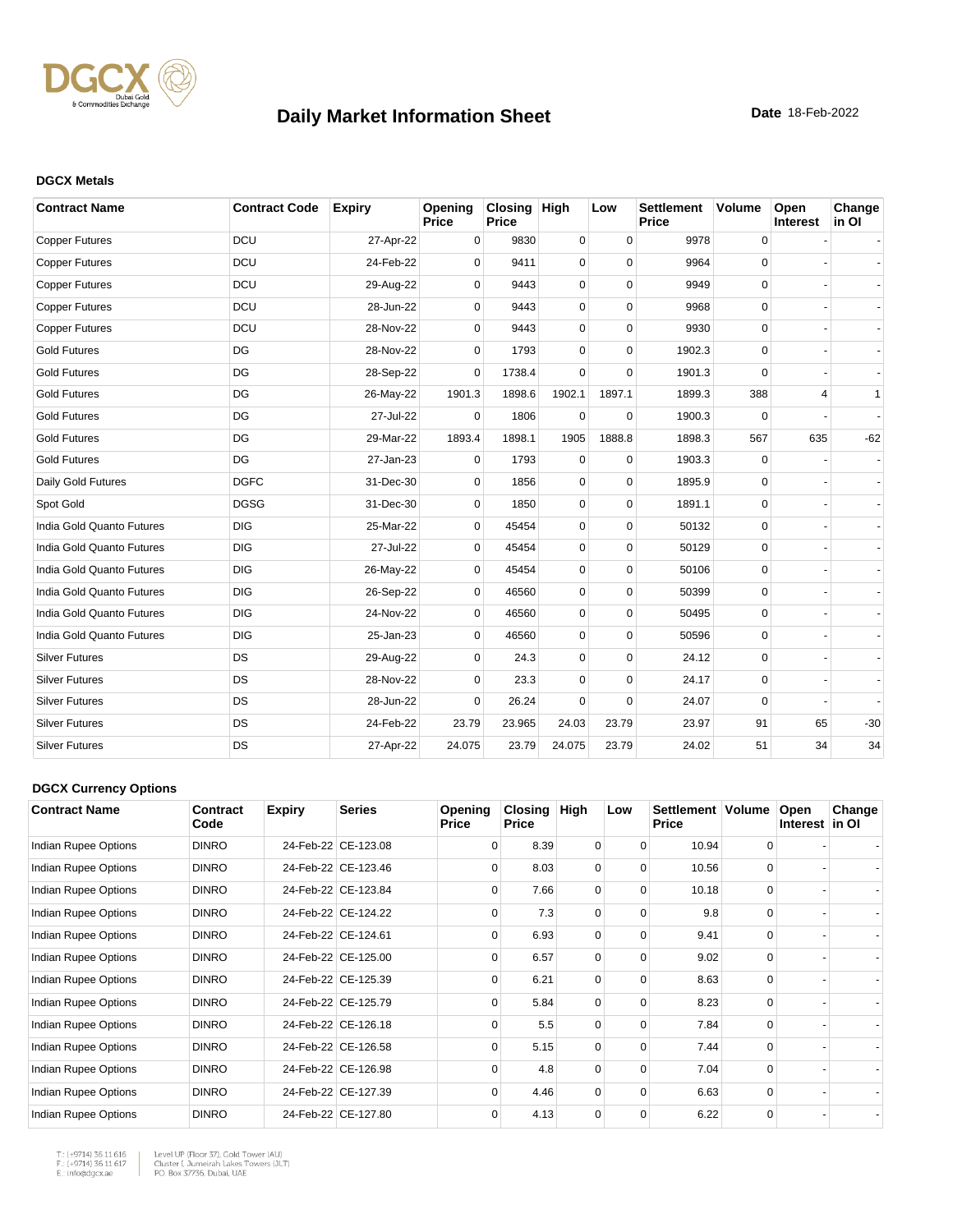

| Indian Rupee Options        | <b>DINRO</b> | 24-Feb-22 CE-128.21 | 0           | 3.81 | 0           | $\mathbf 0$ | 5.81 | 0           |              |  |
|-----------------------------|--------------|---------------------|-------------|------|-------------|-------------|------|-------------|--------------|--|
| Indian Rupee Options        | <b>DINRO</b> | 24-Feb-22 CE-128.62 | 0           | 3.51 | 0           | $\Omega$    | 5.4  | 0           |              |  |
| <b>Indian Rupee Options</b> | <b>DINRO</b> | 24-Feb-22 CE-129.03 | 0           | 3.21 | 0           | $\mathbf 0$ | 4.99 | 0           |              |  |
| Indian Rupee Options        | <b>DINRO</b> | 24-Feb-22 CE-129.45 | $\mathbf 0$ | 2.92 | 0           | $\mathbf 0$ | 4.57 | 0           |              |  |
| Indian Rupee Options        | <b>DINRO</b> | 24-Feb-22 CE-129.87 | 0           | 2.65 | $\mathbf 0$ | $\mathbf 0$ | 4.15 | 0           |              |  |
| Indian Rupee Options        | <b>DINRO</b> | 24-Feb-22 CE-130.29 | $\mathbf 0$ | 2.39 | 0           | $\mathbf 0$ | 3.73 | 0           |              |  |
| Indian Rupee Options        | <b>DINRO</b> | 24-Feb-22 CE-130.72 | 0           | 2.14 | 0           | 0           | 3.3  | 0           |              |  |
| Indian Rupee Options        | <b>DINRO</b> | 24-Feb-22 CE-131.15 | $\mathbf 0$ | 1.45 | 0           | $\mathbf 0$ | 2.87 | 0           |              |  |
| Indian Rupee Options        | <b>DINRO</b> | 24-Feb-22 CE-131.58 | $\mathbf 0$ | 1.57 | 0           | $\mathbf 0$ | 2.44 | 0           |              |  |
| Indian Rupee Options        | <b>DINRO</b> | 24-Feb-22 CE-132.01 | 1.54        | 1.86 | 1.86        | 1.54        | 2.01 | 30          | 10           |  |
| Indian Rupee Options        | <b>DINRO</b> | 24-Feb-22 CE-132.45 | 0.9         | 1.27 | 1.27        | 0.9         | 1.57 | 40          | 10           |  |
| Indian Rupee Options        | <b>DINRO</b> | 24-Feb-22 CE-132.89 | 0.57        | 1.02 | 1.02        | 0.57        | 1.14 | 30          |              |  |
| Indian Rupee Options        | <b>DINRO</b> | 24-Feb-22 CE-133.33 | 0.29        | 0.64 | 0.64        | 0.29        | 0.74 | 12          | 10           |  |
| Indian Rupee Options        | <b>DINRO</b> | 24-Feb-22 CE-133.78 | 0           | 0.85 | 0           | 0           | 0.4  | 0           |              |  |
| Indian Rupee Options        | <b>DINRO</b> | 24-Feb-22 CE-134.23 | 0           | 0.03 | $\mathbf 0$ | $\mathbf 0$ | 0.17 | 0           |              |  |
| Indian Rupee Options        | <b>DINRO</b> | 24-Feb-22 CE-134.68 | 0           | 0.03 | 0           | $\mathbf 0$ | 0.06 | 0           |              |  |
| <b>Indian Rupee Options</b> | <b>DINRO</b> | 24-Feb-22 CE-135.14 | 0           | 0.1  | 0           | 0           | 0.01 | 0           |              |  |
| Indian Rupee Options        | <b>DINRO</b> | 24-Feb-22 CE-135.59 | 0           | 0.06 | 0           | $\mathbf 0$ | 0.01 | 0           |              |  |
| <b>Indian Rupee Options</b> | <b>DINRO</b> | 24-Feb-22 CE-136.05 | $\mathbf 0$ | 0.03 | 0           | $\mathbf 0$ | 0.01 | 0           | $\mathbf{1}$ |  |
| Indian Rupee Options        | <b>DINRO</b> | 24-Feb-22 CE-136.52 | 0           | 0.3  | $\mathbf 0$ | $\mathbf 0$ | 0.01 | 0           |              |  |
| Indian Rupee Options        | <b>DINRO</b> | 24-Feb-22 CE-136.99 | $\mathbf 0$ | 0.24 | 0           | $\mathbf 0$ | 0.01 | 0           |              |  |
| Indian Rupee Options        | <b>DINRO</b> | 24-Feb-22 CE-137.46 | 0           | 0.2  | 0           | 0           | 0.01 | 0           |              |  |
| Indian Rupee Options        | <b>DINRO</b> | 24-Feb-22 CE-137.93 | 0           | 0.16 | 0           | $\mathbf 0$ | 0.01 | 0           |              |  |
| Indian Rupee Options        | <b>DINRO</b> | 24-Feb-22 CE-138.41 | $\mathbf 0$ | 0.13 | 0           | $\mathbf 0$ | 0.01 | 0           |              |  |
| Indian Rupee Options        | <b>DINRO</b> | 24-Feb-22 CE-138.89 | 0           | 0.1  | $\mathbf 0$ | $\mathbf 0$ | 0.01 | 0           |              |  |
| Indian Rupee Options        | <b>DINRO</b> | 24-Feb-22 CE-139.37 | $\mathbf 0$ | 0.08 | 0           | $\mathbf 0$ | 0.01 | 0           |              |  |
| Indian Rupee Options        | <b>DINRO</b> | 24-Feb-22 CE-139.86 | 0           | 0.06 | 0           | 0           | 0.01 | 0           |              |  |
| <b>Indian Rupee Options</b> | <b>DINRO</b> | 24-Feb-22 CE-140.35 | 0           | 0.05 | 0           | $\mathbf 0$ | 0.01 | 0           |              |  |
| Indian Rupee Options        | <b>DINRO</b> | 24-Feb-22 PE-123.08 | $\mathbf 0$ | 0.04 | 0           | $\mathbf 0$ | 0.01 | 0           |              |  |
| Indian Rupee Options        | <b>DINRO</b> | 24-Feb-22 PE-123.46 | 0           | 0.06 | $\mathbf 0$ | $\mathbf 0$ | 0.01 | 0           |              |  |
| <b>Indian Rupee Options</b> | <b>DINRO</b> | 24-Feb-22 PE-123.84 | 0           | 0.07 | $\mathbf 0$ | $\mathbf 0$ | 0.01 | 0           |              |  |
| Indian Rupee Options        | <b>DINRO</b> | 24-Feb-22 PE-124.22 | 0           | 0.08 | 0           | 0           | 0.01 | 0           |              |  |
| Indian Rupee Options        | <b>DINRO</b> | 24-Feb-22 PE-124.61 | $\mathsf 0$ | 0.1  | 0           | $\mathbf 0$ | 0.01 | 0           |              |  |
| Indian Rupee Options        | <b>DINRO</b> | 24-Feb-22 PE-125.00 | 0           | 0.13 | 0           | 0           | 0.01 | 0           |              |  |
| Indian Rupee Options        | <b>DINRO</b> | 24-Feb-22 PE-125.39 | 0           | 0.16 | 0           | $\mathbf 0$ | 0.01 | 0           |              |  |
| Indian Rupee Options        | <b>DINRO</b> | 24-Feb-22 PE-125.79 | 0           | 0.19 | 0           | 0           | 0.01 | 0           |              |  |
| <b>Indian Rupee Options</b> | <b>DINRO</b> | 24-Feb-22 PE-126.18 | 0           | 0.23 | 0           | 0           | 0.01 | 0           |              |  |
| Indian Rupee Options        | <b>DINRO</b> | 24-Feb-22 PE-126.58 | 0           | 0.28 | 0           | 0           | 0.01 | 0           |              |  |
| Indian Rupee Options        | <b>DINRO</b> | 24-Feb-22 PE-126.98 | 0           | 0.34 | 0           | 0           | 0.01 | 0           |              |  |
| Indian Rupee Options        | <b>DINRO</b> | 24-Feb-22 PE-127.39 | 0           | 0.41 | 0           | 0           | 0.01 | $\mathbf 0$ |              |  |
| Indian Rupee Options        | <b>DINRO</b> | 24-Feb-22 PE-127.80 | 0           | 0.49 | 0           | 0           | 0.01 | 0           |              |  |
| Indian Rupee Options        | <b>DINRO</b> | 24-Feb-22 PE-128.21 | 0           | 0.58 | 0           | 0           | 0.01 | 0           |              |  |
| Indian Rupee Options        | <b>DINRO</b> | 24-Feb-22 PE-128.62 | $\mathbf 0$ | 0.68 | $\pmb{0}$   | 0           | 0.01 | 0           |              |  |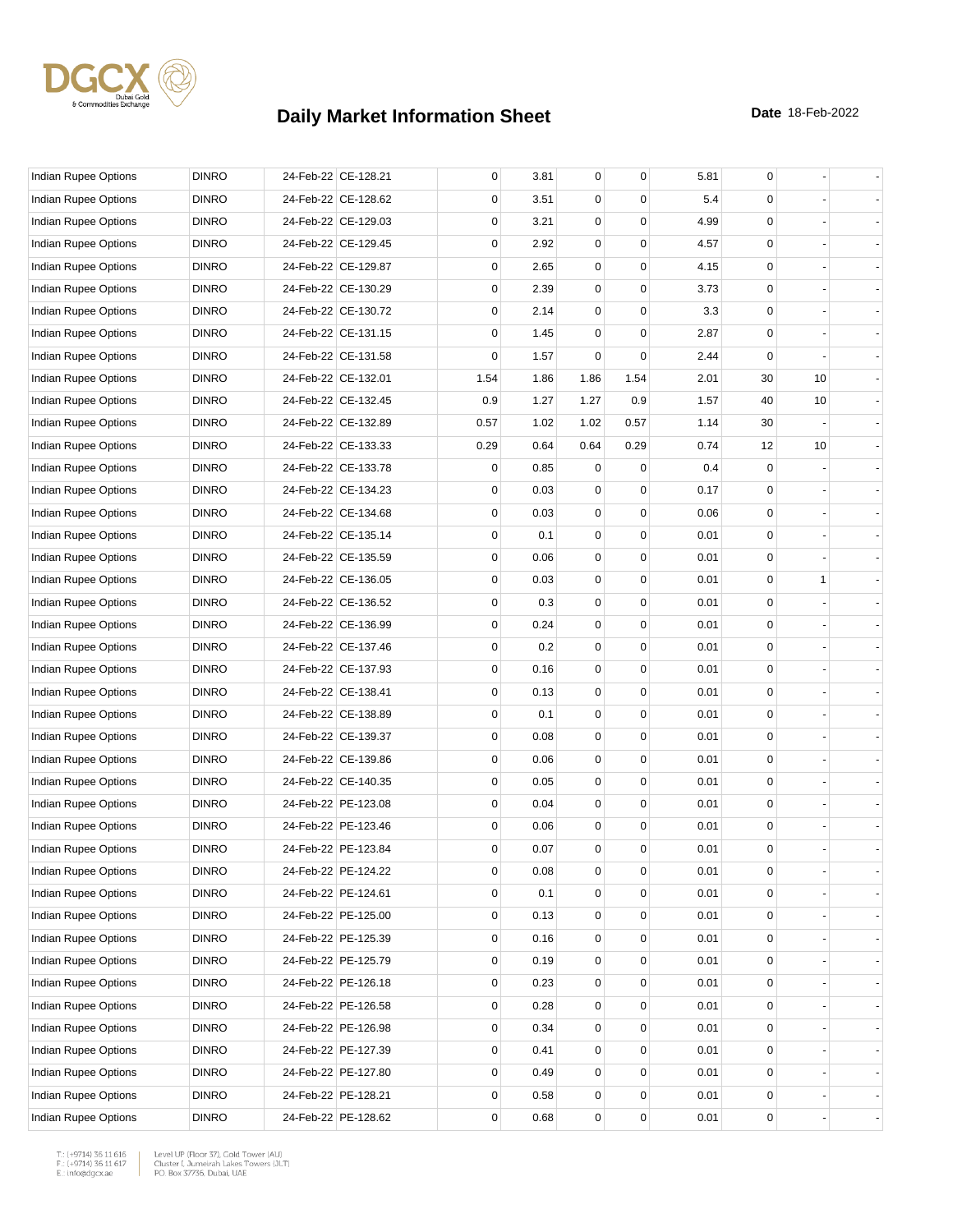

| Indian Rupee Options        | <b>DINRO</b> | 24-Feb-22 PE-129.03 | 0           | 0.79 | 0           | 0        | 0.01 | 0           |     |  |
|-----------------------------|--------------|---------------------|-------------|------|-------------|----------|------|-------------|-----|--|
| Indian Rupee Options        | <b>DINRO</b> | 24-Feb-22 PE-129.45 | 0           | 0.92 | 0           | 0        | 0.01 | 0           |     |  |
| Indian Rupee Options        | <b>DINRO</b> | 24-Feb-22 PE-129.87 | 0           | 0.03 | 0           | 0        | 0.01 | 0           |     |  |
| Indian Rupee Options        | <b>DINRO</b> | 24-Feb-22 PE-130.29 | $\mathbf 0$ | 1.23 | 0           | 0        | 0.01 | 0           |     |  |
| <b>Indian Rupee Options</b> | <b>DINRO</b> | 24-Feb-22 PE-130.72 | 0           | 0.11 | 0           | 0        | 0.01 | 0           |     |  |
| Indian Rupee Options        | <b>DINRO</b> | 24-Feb-22 PE-131.15 | 0           | 0.03 | 0           | 0        | 0.01 | $\mathbf 0$ |     |  |
| Indian Rupee Options        | <b>DINRO</b> | 24-Feb-22 PE-131.58 | 0           | 0.03 | 0           | 0        | 0.01 | $\mathbf 0$ | 40  |  |
| <b>Indian Rupee Options</b> | <b>DINRO</b> | 24-Feb-22 PE-132.01 | 0.02        | 0.02 | 0.02        | 0.02     | 0.01 | 11          | 10  |  |
| Indian Rupee Options        | <b>DINRO</b> | 24-Feb-22 PE-132.45 | 0.03        | 0.03 | 0.03        | 0.03     | 0.01 | 10          | 100 |  |
| <b>Indian Rupee Options</b> | <b>DINRO</b> | 24-Feb-22 PE-132.89 | 0           | 0.37 | 0           | 0        | 0.01 | $\mathbf 0$ |     |  |
| Indian Rupee Options        | <b>DINRO</b> | 24-Feb-22 PE-133.33 | 0           | 0.64 | 0           | $\Omega$ | 0.05 | $\mathbf 0$ | 10  |  |
| Indian Rupee Options        | <b>DINRO</b> | 24-Feb-22 PE-133.78 | 0.69        | 0.69 | 0.69        | 0.69     | 0.16 | 10          |     |  |
| Indian Rupee Options        | <b>DINRO</b> | 24-Feb-22 PE-134.23 | 1.06        | 0.66 | 1.06        | 0.66     | 0.38 | 30          |     |  |
| Indian Rupee Options        | <b>DINRO</b> | 24-Feb-22 PE-134.68 | 1.61        | 1.05 | 1.61        | 1.05     | 0.72 | 30          |     |  |
| Indian Rupee Options        | <b>DINRO</b> | 24-Feb-22 PE-135.14 | 0           | 4.18 | 0           | 0        | 1.14 | 0           |     |  |
| <b>Indian Rupee Options</b> | <b>DINRO</b> | 24-Feb-22 PE-135.59 | 0           | 4.55 | 0           | 0        | 1.59 | $\mathbf 0$ |     |  |
| <b>Indian Rupee Options</b> | <b>DINRO</b> | 24-Feb-22 PE-136.05 | 0           | 4.93 | 0           | 0        | 2.05 | 0           |     |  |
| <b>Indian Rupee Options</b> | <b>DINRO</b> | 24-Feb-22 PE-136.52 | 0           | 5.34 | 0           | 0        | 2.52 | 0           |     |  |
| Indian Rupee Options        | <b>DINRO</b> | 24-Feb-22 PE-136.99 | $\mathbf 0$ | 5.75 | 0           | 0        | 2.99 | 0           |     |  |
| Indian Rupee Options        | <b>DINRO</b> | 24-Feb-22 PE-137.46 | 0           | 6.17 | 0           | 0        | 3.46 | 0           |     |  |
| Indian Rupee Options        | <b>DINRO</b> | 24-Feb-22 PE-137.93 | 0           | 6.61 | 0           | 0        | 3.93 | $\mathbf 0$ |     |  |
| Indian Rupee Options        | <b>DINRO</b> | 24-Feb-22 PE-138.41 | 0           | 7.05 | 0           | 0        | 4.41 | 0           |     |  |
| Indian Rupee Options        | <b>DINRO</b> | 24-Feb-22 PE-138.89 | 0           | 7.5  | 0           | 0        | 4.89 | 0           |     |  |
| Indian Rupee Options        | <b>DINRO</b> | 24-Feb-22 PE-139.37 | $\mathbf 0$ | 7.96 | 0           | 0        | 5.37 | 0           |     |  |
| Indian Rupee Options        | <b>DINRO</b> | 24-Feb-22 PE-139.86 | 0           | 8.43 | 0           | 0        | 5.86 | 0           |     |  |
| Indian Rupee Options        | <b>DINRO</b> | 24-Feb-22 PE-140.35 | 0           | 8.91 | 0           | 0        | 6.35 | $\mathbf 0$ |     |  |
| Indian Rupee Options        | <b>DINRO</b> | 29-Mar-22 CE-124.61 | 0           | 8.95 | 0           | 0        | 9.09 | 0           |     |  |
| Indian Rupee Options        | <b>DINRO</b> | 29-Mar-22 CE-125.00 | 0           | 8.58 | 0           | 0        | 8.7  | 0           |     |  |
| <b>Indian Rupee Options</b> | <b>DINRO</b> | 29-Mar-22 CE-125.39 | $\mathbf 0$ | 8.2  | 0           | 0        | 8.31 | 0           |     |  |
| <b>Indian Rupee Options</b> | <b>DINRO</b> | 29-Mar-22 CE-125.79 | 0           | 7.82 | 0           | 0        | 7.91 | 0           |     |  |
| <b>Indian Rupee Options</b> | <b>DINRO</b> | 29-Mar-22 CE-126.18 | $\Omega$    | 7.45 | $\mathbf 0$ | 0        | 7.52 | $\mathbf 0$ |     |  |
| Indian Rupee Options        | <b>DINRO</b> | 29-Mar-22 CE-126.58 | 0           | 7.07 | 0           | 0        | 7.12 | 0           |     |  |
| Indian Rupee Options        | <b>DINRO</b> | 29-Mar-22 CE-126.98 | 0           | 6.7  | 0           | 0        | 6.72 | 0           |     |  |
| Indian Rupee Options        | <b>DINRO</b> | 29-Mar-22 CE-127.39 | 0           | 6.32 | 0           | 0        | 6.31 | 0           |     |  |
| Indian Rupee Options        | <b>DINRO</b> | 29-Mar-22 CE-127.80 | 0           | 5.96 | 0           | 0        | 5.9  | 0           |     |  |
| Indian Rupee Options        | <b>DINRO</b> | 29-Mar-22 CE-128.21 | 0           | 5.59 | 0           | 0        | 5.49 | 0           |     |  |
| Indian Rupee Options        | <b>DINRO</b> | 29-Mar-22 CE-128.62 | 0           | 5.24 | 0           | 0        | 5.08 | 0           |     |  |
| Indian Rupee Options        | <b>DINRO</b> | 29-Mar-22 CE-129.03 | 0           | 4.89 | 0           | 0        | 4.68 | 0           |     |  |
| Indian Rupee Options        | <b>DINRO</b> | 29-Mar-22 CE-129.45 | 0           | 4.55 | 0           | 0        | 4.26 | 0           |     |  |
| Indian Rupee Options        | <b>DINRO</b> | 29-Mar-22 CE-129.87 | 0           | 4.21 | 0           | 0        | 3.85 | 0           |     |  |
| Indian Rupee Options        | <b>DINRO</b> | 29-Mar-22 CE-130.29 | 0           | 3.89 | 0           | 0        | 3.44 | 0           |     |  |
| Indian Rupee Options        | <b>DINRO</b> | 29-Mar-22 CE-130.72 | 0           | 3.57 | 0           | 0        | 3.02 | 0           |     |  |
| Indian Rupee Options        | <b>DINRO</b> | 29-Mar-22 CE-131.15 | 0           | 3.27 | 0           | 0        | 2.62 | 0           |     |  |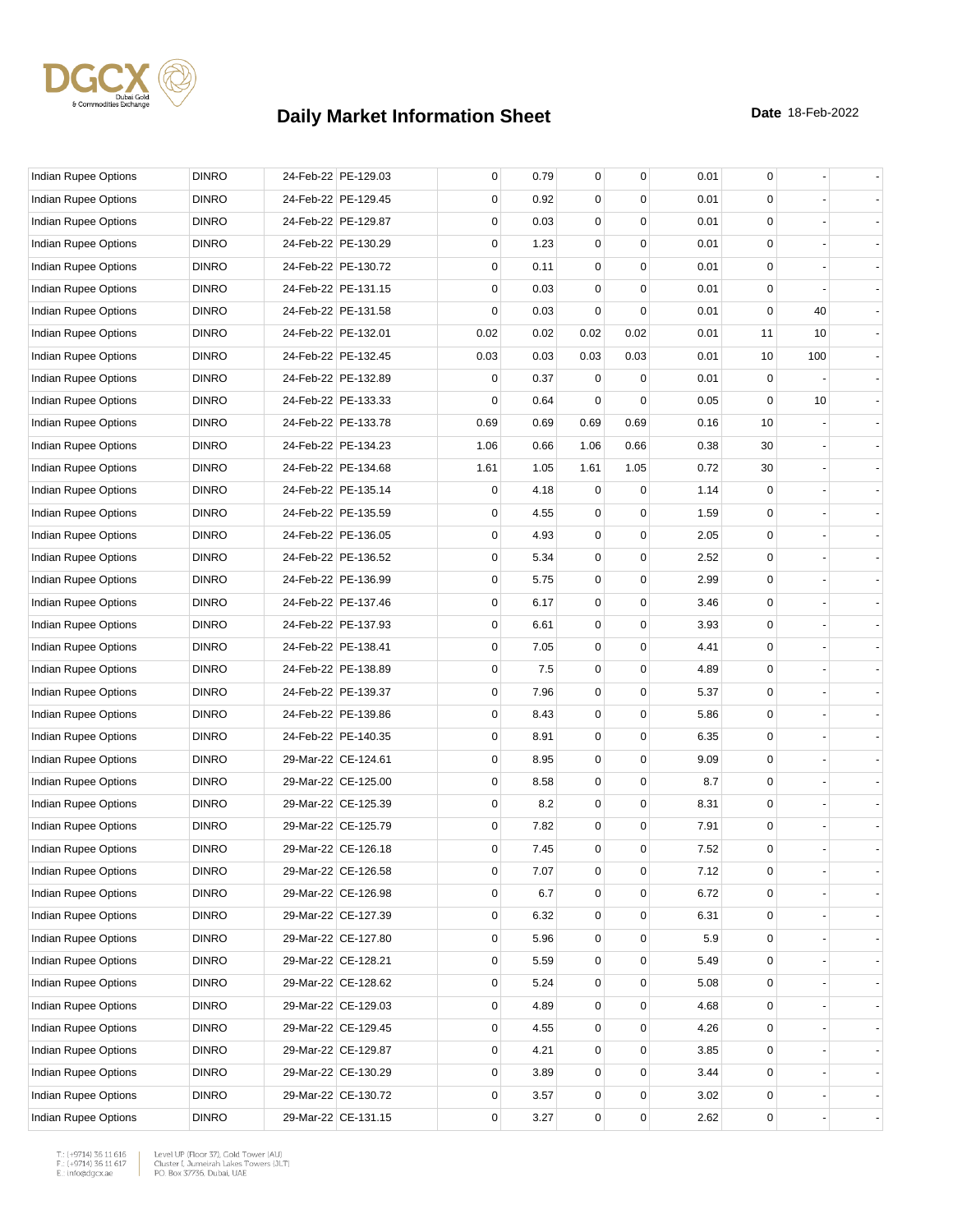

| Indian Rupee Options        | <b>DINRO</b> | 29-Mar-22 CE-131.58 | 0           | 2.98 | $\mathbf 0$ | $\mathbf 0$ | 2.23 | 0 |  |
|-----------------------------|--------------|---------------------|-------------|------|-------------|-------------|------|---|--|
| Indian Rupee Options        | <b>DINRO</b> | 29-Mar-22 CE-132.01 | 0           | 2.7  | 0           | 0           | 1.87 | 0 |  |
| <b>Indian Rupee Options</b> | <b>DINRO</b> | 29-Mar-22 CE-132.45 | 0           | 2.43 | 0           | $\mathbf 0$ | 1.52 | 0 |  |
| Indian Rupee Options        | <b>DINRO</b> | 29-Mar-22 CE-132.89 | $\mathbf 0$ | 2.18 | 0           | 0           | 1.21 | 0 |  |
| <b>Indian Rupee Options</b> | <b>DINRO</b> | 29-Mar-22 CE-133.33 | 0           | 1.95 | 0           | $\mathbf 0$ | 0.93 | 0 |  |
| Indian Rupee Options        | <b>DINRO</b> | 29-Mar-22 CE-133.78 | $\mathbf 0$ | 1.73 | $\mathbf 0$ | $\mathbf 0$ | 0.69 | 0 |  |
| Indian Rupee Options        | <b>DINRO</b> | 29-Mar-22 CE-134.23 | 0           | 1.53 | 0           | 0           | 0.5  | 0 |  |
| <b>Indian Rupee Options</b> | <b>DINRO</b> | 29-Mar-22 CE-134.68 | 0           | 1.34 | 0           | $\mathbf 0$ | 0.34 | 0 |  |
| Indian Rupee Options        | <b>DINRO</b> | 29-Mar-22 CE-135.14 | $\mathbf 0$ | 1.17 | 0           | 0           | 0.23 | 0 |  |
| Indian Rupee Options        | <b>DINRO</b> | 29-Mar-22 CE-135.59 | 0           | 1.01 | $\mathbf 0$ | $\mathbf 0$ | 0.15 | 0 |  |
| Indian Rupee Options        | <b>DINRO</b> | 29-Mar-22 CE-136.05 | 0           | 0.87 | $\mathbf 0$ | $\mathbf 0$ | 0.09 | 0 |  |
| Indian Rupee Options        | <b>DINRO</b> | 29-Mar-22 CE-136.52 | 0           | 0.74 | 0           | 0           | 0.05 | 0 |  |
| Indian Rupee Options        | <b>DINRO</b> | 29-Mar-22 CE-136.99 | 0           | 0.63 | 0           | 0           | 0.03 | 0 |  |
| Indian Rupee Options        | <b>DINRO</b> | 29-Mar-22 CE-137.46 | $\mathbf 0$ | 0.53 | 0           | 0           | 0.01 | 0 |  |
| Indian Rupee Options        | <b>DINRO</b> | 29-Mar-22 CE-137.93 | 0           | 0.45 | $\mathbf 0$ | $\mathbf 0$ | 0.01 | 0 |  |
| Indian Rupee Options        | <b>DINRO</b> | 29-Mar-22 CE-138.41 | 0           | 0.37 | $\mathbf 0$ | $\mathbf 0$ | 0.01 | 0 |  |
| <b>Indian Rupee Options</b> | <b>DINRO</b> | 29-Mar-22 CE-138.89 | 0           | 0.31 | 0           | 0           | 0.01 | 0 |  |
| Indian Rupee Options        | <b>DINRO</b> | 29-Mar-22 CE-139.37 | 0           | 0.25 | 0           | $\mathbf 0$ | 0.01 | 0 |  |
| <b>Indian Rupee Options</b> | <b>DINRO</b> | 29-Mar-22 CE-139.86 | $\mathbf 0$ | 0.2  | 0           | $\mathbf 0$ | 0.01 | 0 |  |
| <b>Indian Rupee Options</b> | <b>DINRO</b> | 29-Mar-22 CE-140.35 | 0           | 0.16 | 0           | $\mathbf 0$ | 0.01 | 0 |  |
| Indian Rupee Options        | <b>DINRO</b> | 29-Mar-22 CE-140.85 | $\mathbf 0$ | 0.13 | $\mathbf 0$ | $\mathbf 0$ | 0.01 | 0 |  |
| Indian Rupee Options        | <b>DINRO</b> | 29-Mar-22 CE-141.34 | 0           | 0.1  | 0           | 0           | 0.01 | 0 |  |
| Indian Rupee Options        | <b>DINRO</b> | 29-Mar-22 CE-141.84 | 0           | 0.08 | 0           | $\mathbf 0$ | 0.01 | 0 |  |
| Indian Rupee Options        | <b>DINRO</b> | 29-Mar-22 CE-142.35 | $\mathbf 0$ | 0.07 | 0           | $\mathbf 0$ | 0.01 | 0 |  |
| Indian Rupee Options        | <b>DINRO</b> | 29-Mar-22 PE-124.61 | 0           | 0.04 | 0           | $\mathbf 0$ | 0.01 | 0 |  |
| Indian Rupee Options        | <b>DINRO</b> | 29-Mar-22 PE-125.00 | $\mathbf 0$ | 0.05 | $\pmb{0}$   | $\mathbf 0$ | 0.01 | 0 |  |
| Indian Rupee Options        | <b>DINRO</b> | 29-Mar-22 PE-125.39 | 0           | 0.06 | 0           | 0           | 0.01 | 0 |  |
| <b>Indian Rupee Options</b> | <b>DINRO</b> | 29-Mar-22 PE-125.79 | 0           | 0.08 | 0           | $\mathbf 0$ | 0.01 | 0 |  |
| Indian Rupee Options        | <b>DINRO</b> | 29-Mar-22 PE-126.18 | $\mathbf 0$ | 0.1  | 0           | $\mathbf 0$ | 0.01 | 0 |  |
| <b>Indian Rupee Options</b> | <b>DINRO</b> | 29-Mar-22 PE-126.58 | 0           | 0.12 | $\mathbf 0$ | 0           | 0.01 | 0 |  |
| Indian Rupee Options        | <b>DINRO</b> | 29-Mar-22 PE-126.98 | 0           | 0.15 | $\mathbf 0$ | $\mathbf 0$ | 0.01 | 0 |  |
| Indian Rupee Options        | <b>DINRO</b> | 29-Mar-22 PE-127.39 | 0           | 0.18 | 0           | 0           | 0.01 | 0 |  |
| Indian Rupee Options        | <b>DINRO</b> | 29-Mar-22 PE-127.80 | 0           | 0.22 | 0           | 0           | 0.01 | 0 |  |
| Indian Rupee Options        | <b>DINRO</b> | 29-Mar-22 PE-128.21 | 0           | 0.27 | 0           | 0           | 0.01 | 0 |  |
| Indian Rupee Options        | <b>DINRO</b> | 29-Mar-22 PE-128.62 | 0           | 0.32 | 0           | 0           | 0.01 | 0 |  |
| Indian Rupee Options        | <b>DINRO</b> | 29-Mar-22 PE-129.03 | 0           | 0.38 | 0           | 0           | 0.01 | 0 |  |
| Indian Rupee Options        | <b>DINRO</b> | 29-Mar-22 PE-129.45 | 0           | 0.46 | 0           | 0           | 0.01 | 0 |  |
| Indian Rupee Options        | <b>DINRO</b> | 29-Mar-22 PE-129.87 | 0           | 0.54 | 0           | 0           | 0.01 | 0 |  |
| <b>Indian Rupee Options</b> | <b>DINRO</b> | 29-Mar-22 PE-130.29 | 0           | 0.63 | 0           | 0           | 0.02 | 0 |  |
| Indian Rupee Options        | <b>DINRO</b> | 29-Mar-22 PE-130.72 | 0           | 0.74 | 0           | 0           | 0.04 | 0 |  |
| Indian Rupee Options        | <b>DINRO</b> | 29-Mar-22 PE-131.15 | 0           | 0.87 | 0           | $\mathbf 0$ | 0.06 | 0 |  |
| Indian Rupee Options        | <b>DINRO</b> | 29-Mar-22 PE-131.58 | 0           | 1.01 | 0           | 0           | 0.11 | 0 |  |
| Indian Rupee Options        | <b>DINRO</b> | 29-Mar-22 PE-132.01 | 0           | 1.16 | 0           | 0           | 0.17 | 0 |  |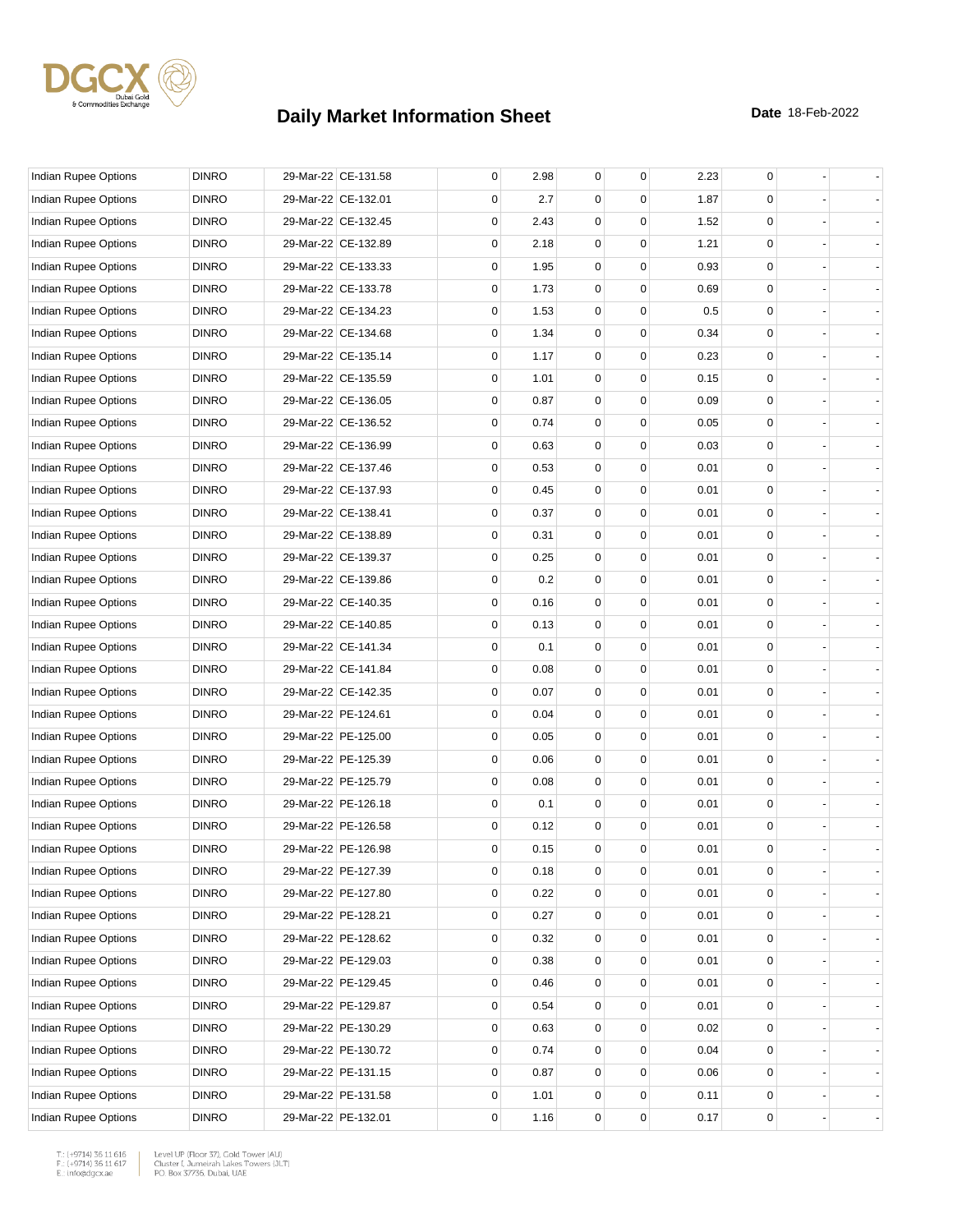

| Indian Rupee Options        | <b>DINRO</b> | 29-Mar-22 PE-132.45 | 0           | 1.33 | $\mathbf 0$ | 0        | 0.26 | 0           |  |
|-----------------------------|--------------|---------------------|-------------|------|-------------|----------|------|-------------|--|
| Indian Rupee Options        | <b>DINRO</b> | 29-Mar-22 PE-132.89 | 0           | 1.52 | 0           | $\Omega$ | 0.39 | 0           |  |
| <b>Indian Rupee Options</b> | <b>DINRO</b> | 29-Mar-22 PE-133.33 | 0           | 1.73 | $\mathbf 0$ | 0        | 0.55 | 0           |  |
| Indian Rupee Options        | <b>DINRO</b> | 29-Mar-22 PE-133.78 | 0           | 1.95 | 0           | 0        | 0.76 | 0           |  |
| Indian Rupee Options        | <b>DINRO</b> | 29-Mar-22 PE-134.23 | 0           | 1.97 | 0           | 0        | 1.02 | $\mathbf 0$ |  |
| Indian Rupee Options        | <b>DINRO</b> | 29-Mar-22 PE-134.68 | 0           | 2.37 | $\mathbf 0$ | 0        | 1.31 | $\mathbf 0$ |  |
| Indian Rupee Options        | <b>DINRO</b> | 29-Mar-22 PE-135.14 | 0           | 2.74 | 0           | $\Omega$ | 1.66 | 0           |  |
| <b>Indian Rupee Options</b> | <b>DINRO</b> | 29-Mar-22 PE-135.59 | 0           | 3.04 | $\mathbf 0$ | $\Omega$ | 2.02 | 0           |  |
| Indian Rupee Options        | <b>DINRO</b> | 29-Mar-22 PE-136.05 | 0           | 3.36 | 0           | 0        | 2.48 | 0           |  |
| Indian Rupee Options        | <b>DINRO</b> | 29-Mar-22 PE-136.52 | 0           | 3.7  | 0           | 0        | 2.95 | $\mathbf 0$ |  |
| Indian Rupee Options        | <b>DINRO</b> | 29-Mar-22 PE-136.99 | 0           | 4.05 | $\mathbf 0$ | 0        | 3.42 | $\mathbf 0$ |  |
| Indian Rupee Options        | <b>DINRO</b> | 29-Mar-22 PE-137.46 | 0           | 4.42 | 0           | $\Omega$ | 3.89 | 0           |  |
| Indian Rupee Options        | <b>DINRO</b> | 29-Mar-22 PE-137.93 | 0           | 4.8  | $\mathbf 0$ | 0        | 4.36 | 0           |  |
| Indian Rupee Options        | <b>DINRO</b> | 29-Mar-22 PE-138.41 | 0           | 5.21 | 0           | 0        | 4.84 | 0           |  |
| Indian Rupee Options        | <b>DINRO</b> | 29-Mar-22 PE-138.89 | 0           | 5.62 | 0           | 0        | 5.32 | $\mathbf 0$ |  |
| <b>Indian Rupee Options</b> | <b>DINRO</b> | 29-Mar-22 PE-139.37 | 0           | 6.04 | $\mathbf 0$ | 0        | 5.8  | $\mathbf 0$ |  |
| <b>Indian Rupee Options</b> | <b>DINRO</b> | 29-Mar-22 PE-139.86 | 0           | 6.48 | 0           | 0        | 6.29 | 0           |  |
| Indian Rupee Options        | <b>DINRO</b> | 29-Mar-22 PE-140.35 | 0           | 6.93 | $\mathbf 0$ | 0        | 6.78 | 0           |  |
| Indian Rupee Options        | <b>DINRO</b> | 29-Mar-22 PE-140.85 | 0           | 7.4  | 0           | 0        | 7.28 | $\mathbf 0$ |  |
| Indian Rupee Options        | <b>DINRO</b> | 29-Mar-22 PE-141.34 | 0           | 7.86 | 0           | 0        | 7.77 | $\mathbf 0$ |  |
| Indian Rupee Options        | <b>DINRO</b> | 29-Mar-22 PE-141.84 | 0           | 8.34 | $\mathbf 0$ | 0        | 8.27 | $\mathbf 0$ |  |
| Indian Rupee Options        | <b>DINRO</b> | 29-Mar-22 PE-142.35 | 0           | 8.83 | 0           | 0        | 8.78 | 0           |  |
| Indian Rupee Options        | <b>DINRO</b> | 27-Apr-22 CE-123.84 | 0           | 8.47 | $\mathbf 0$ | 0        | 9.39 | 0           |  |
| Indian Rupee Options        | <b>DINRO</b> | 27-Apr-22 CE-124.22 | 0           | 8.11 | 0           | 0        | 9.01 | $\mathbf 0$ |  |
| Indian Rupee Options        | <b>DINRO</b> | 27-Apr-22 CE-124.61 | 0           | 7.73 | 0           | 0        | 8.62 | $\mathbf 0$ |  |
| Indian Rupee Options        | <b>DINRO</b> | 27-Apr-22 CE-125.00 | 0           | 7.36 | $\mathbf 0$ | 0        | 8.23 | $\mathbf 0$ |  |
| Indian Rupee Options        | <b>DINRO</b> | 27-Apr-22 CE-125.39 | 0           | 7    | 0           | $\Omega$ | 7.84 | 0           |  |
| Indian Rupee Options        | <b>DINRO</b> | 27-Apr-22 CE-125.79 | 0           | 6.63 | $\mathbf 0$ | 0        | 7.44 | 0           |  |
| <b>Indian Rupee Options</b> | <b>DINRO</b> | 27-Apr-22 CE-126.18 | 0           | 6.27 | 0           | 0        | 7.05 | $\mathbf 0$ |  |
| Indian Rupee Options        | <b>DINRO</b> | 27-Apr-22 CE-126.58 | 0           | 5.91 | 0           | 0        | 6.65 | $\mathbf 0$ |  |
| <b>Indian Rupee Options</b> | <b>DINRO</b> | 27-Apr-22 CE-126.98 | 0           | 5.56 | $\mathbf 0$ | 0        | 6.26 | $\mathbf 0$ |  |
| Indian Rupee Options        | <b>DINRO</b> | 27-Apr-22 CE-127.39 | 0           | 5.2  | 0           | 0        | 5.85 | 0           |  |
| Indian Rupee Options        | <b>DINRO</b> | 27-Apr-22 CE-127.80 | $\mathbf 0$ | 4.86 | 0           | 0        | 5.44 | 0           |  |
| Indian Rupee Options        | <b>DINRO</b> | 27-Apr-22 CE-128.21 | 0           | 4.52 | 0           | 0        | 5.04 | 0           |  |
| Indian Rupee Options        | <b>DINRO</b> | 27-Apr-22 CE-128.62 | $\mathbf 0$ | 4.19 | 0           | 0        | 4.64 | 0           |  |
| Indian Rupee Options        | <b>DINRO</b> | 27-Apr-22 CE-129.03 | 0           | 3.88 | 0           | 0        | 4.24 | 0           |  |
| Indian Rupee Options        | <b>DINRO</b> | 27-Apr-22 CE-129.45 | 0           | 3.57 | 0           | 0        | 3.84 | 0           |  |
| Indian Rupee Options        | <b>DINRO</b> | 27-Apr-22 CE-129.87 | 0           | 3.27 | 0           | 0        | 3.45 | 0           |  |
| Indian Rupee Options        | <b>DINRO</b> | 27-Apr-22 CE-130.29 | 0           | 2.99 | 0           | 0        | 3.07 | 0           |  |
| Indian Rupee Options        | <b>DINRO</b> | 27-Apr-22 CE-130.72 | $\mathbf 0$ | 2.71 | 0           | 0        | 2.7  | 0           |  |
| Indian Rupee Options        | <b>DINRO</b> | 27-Apr-22 CE-131.15 | 0           | 2.45 | 0           | 0        | 2.34 | 0           |  |
| Indian Rupee Options        | <b>DINRO</b> | 27-Apr-22 CE-131.58 | 0           | 2.2  | 0           | 0        | 2.01 | 0           |  |
| Indian Rupee Options        | <b>DINRO</b> | 27-Apr-22 CE-132.01 | 0           | 1.97 | 0           | 0        | 1.7  | 0           |  |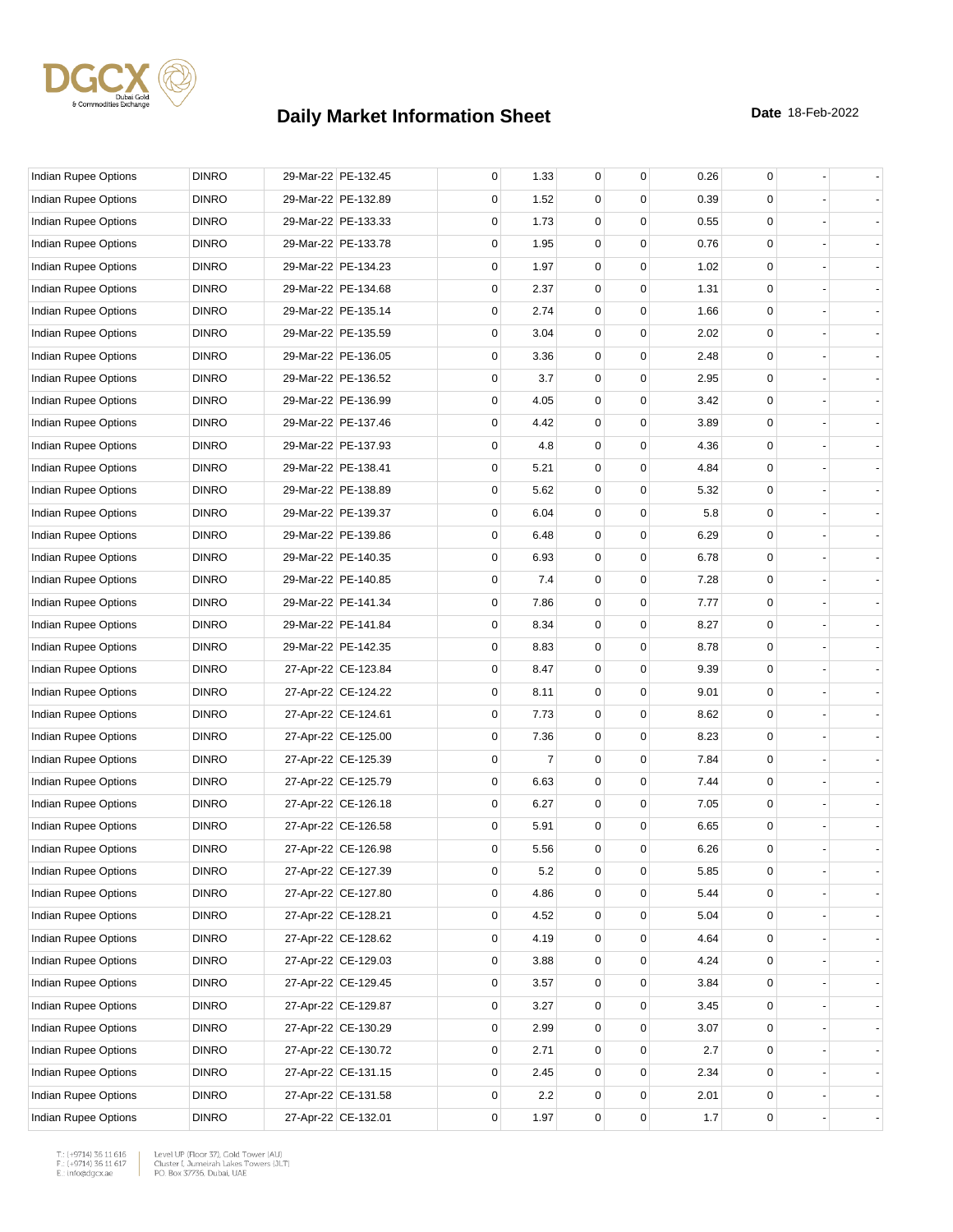

| Indian Rupee Options        | <b>DINRO</b> | 27-Apr-22 CE-132.45 | 0 | 1.76 | 0           | $\mathbf 0$ | 1.41 | 0 |                |
|-----------------------------|--------------|---------------------|---|------|-------------|-------------|------|---|----------------|
| Indian Rupee Options        | <b>DINRO</b> | 27-Apr-22 CE-132.89 | 0 | 1.55 | 0           | 0           | 1.15 | 0 |                |
| <b>Indian Rupee Options</b> | <b>DINRO</b> | 27-Apr-22 CE-133.33 | 0 | 1.37 | 0           | $\mathbf 0$ | 0.92 | 0 |                |
| Indian Rupee Options        | <b>DINRO</b> | 27-Apr-22 CE-133.78 | 0 | 1.2  | 0           | 0           | 0.72 | 0 |                |
| Indian Rupee Options        | <b>DINRO</b> | 27-Apr-22 CE-134.23 | 0 | 1.04 | 0           | $\mathbf 0$ | 0.55 | 0 |                |
| Indian Rupee Options        | <b>DINRO</b> | 27-Apr-22 CE-134.68 | 0 | 0.9  | $\mathbf 0$ | $\mathbf 0$ | 0.41 | 0 |                |
| Indian Rupee Options        | <b>DINRO</b> | 27-Apr-22 CE-135.14 | 0 | 0.77 | 0           | 0           | 0.3  | 0 |                |
| Indian Rupee Options        | <b>DINRO</b> | 27-Apr-22 CE-135.59 | 0 | 0.66 | 0           | 0           | 0.22 | 0 |                |
| Indian Rupee Options        | <b>DINRO</b> | 27-Apr-22 CE-136.05 | 0 | 0.56 | 0           | 0           | 0.15 | 0 |                |
| Indian Rupee Options        | <b>DINRO</b> | 27-Apr-22 CE-136.52 | 0 | 0.47 | $\mathbf 0$ | 0           | 0.1  | 0 |                |
| Indian Rupee Options        | <b>DINRO</b> | 27-Apr-22 CE-136.99 | 0 | 0.39 | 0           | $\mathbf 0$ | 0.07 | 0 |                |
| Indian Rupee Options        | <b>DINRO</b> | 27-Apr-22 CE-137.46 | 0 | 0.32 | 0           | 0           | 0.04 | 0 |                |
| Indian Rupee Options        | <b>DINRO</b> | 27-Apr-22 CE-137.93 | 0 | 0.27 | 0           | 0           | 0.03 | 0 |                |
| Indian Rupee Options        | <b>DINRO</b> | 27-Apr-22 CE-138.41 | 0 | 0.22 | 0           | 0           | 0.02 | 0 |                |
| <b>Indian Rupee Options</b> | <b>DINRO</b> | 27-Apr-22 CE-138.89 | 0 | 0.18 | $\mathbf 0$ | 0           | 0.01 | 0 |                |
| Indian Rupee Options        | <b>DINRO</b> | 27-Apr-22 CE-139.37 | 0 | 0.14 | 0           | $\mathbf 0$ | 0.01 | 0 |                |
| Indian Rupee Options        | <b>DINRO</b> | 27-Apr-22 CE-139.86 | 0 | 0.11 | $\mathbf 0$ | 0           | 0.01 | 0 |                |
| Indian Rupee Options        | <b>DINRO</b> | 27-Apr-22 CE-140.35 | 0 | 0.09 | 0           | $\mathbf 0$ | 0.01 | 0 |                |
| <b>Indian Rupee Options</b> | <b>DINRO</b> | 27-Apr-22 CE-140.85 | 0 | 0.07 | 0           | 0           | 0.01 | 0 |                |
| Indian Rupee Options        | <b>DINRO</b> | 27-Apr-22 CE-141.34 | 0 | 0.06 | $\mathbf 0$ | 0           | 0.01 | 0 |                |
| Indian Rupee Options        | <b>DINRO</b> | 27-Apr-22 PE-123.84 | 0 | 0.05 | $\mathbf 0$ | $\mathbf 0$ | 0.01 | 0 |                |
| Indian Rupee Options        | <b>DINRO</b> | 27-Apr-22 PE-124.22 | 0 | 0.07 | 0           | 0           | 0.01 | 0 |                |
| Indian Rupee Options        | <b>DINRO</b> | 27-Apr-22 PE-124.61 | 0 | 0.08 | 0           | $\mathbf 0$ | 0.01 | 0 |                |
| Indian Rupee Options        | <b>DINRO</b> | 27-Apr-22 PE-125.00 | 0 | 0.1  | 0           | $\mathbf 0$ | 0.01 | 0 |                |
| Indian Rupee Options        | <b>DINRO</b> | 27-Apr-22 PE-125.39 | 0 | 0.12 | $\mathbf 0$ | 0           | 0.01 | 0 |                |
| Indian Rupee Options        | <b>DINRO</b> | 27-Apr-22 PE-125.79 | 0 | 0.15 | 0           | $\mathbf 0$ | 0.01 | 0 |                |
| Indian Rupee Options        | <b>DINRO</b> | 27-Apr-22 PE-126.18 | 0 | 0.18 | 0           | 0           | 0.01 | 0 |                |
| Indian Rupee Options        | <b>DINRO</b> | 27-Apr-22 PE-126.58 | 0 | 0.22 | 0           | $\mathbf 0$ | 0.01 | 0 |                |
| Indian Rupee Options        | <b>DINRO</b> | 27-Apr-22 PE-126.98 | 0 | 0.27 | 0           | 0           | 0.01 | 0 |                |
| Indian Rupee Options        | <b>DINRO</b> | 27-Apr-22 PE-127.39 | 0 | 0.32 | $\mathbf 0$ | 0           | 0.01 | 0 |                |
| Indian Rupee Options        | <b>DINRO</b> | 27-Apr-22 PE-127.80 | 0 | 0.39 | 0           | $\mathbf 0$ | 0.01 | 0 |                |
| Indian Rupee Options        | <b>DINRO</b> | 27-Apr-22 PE-128.21 | 0 | 0.46 | 0           | 0           | 0.01 | 0 |                |
| <b>Indian Rupee Options</b> | <b>DINRO</b> | 27-Apr-22 PE-128.62 | 0 | 0.54 | 0           | 0           | 0.02 | 0 |                |
| <b>Indian Rupee Options</b> | <b>DINRO</b> | 27-Apr-22 PE-129.03 | 0 | 0.63 | 0           | 0           | 0.04 | 0 |                |
| Indian Rupee Options        | <b>DINRO</b> | 27-Apr-22 PE-129.45 | 0 | 0.74 | 0           | 0           | 0.06 | 0 |                |
| Indian Rupee Options        | <b>DINRO</b> | 27-Apr-22 PE-129.87 | 0 | 0.86 | 0           | 0           | 0.08 | 0 |                |
| <b>Indian Rupee Options</b> | <b>DINRO</b> | 27-Apr-22 PE-130.29 | 0 | 0.99 | 0           | 0           | 0.12 | 0 | $\blacksquare$ |
| Indian Rupee Options        | <b>DINRO</b> | 27-Apr-22 PE-130.72 | 0 | 1.15 | 0           | 0           | 0.18 | 0 | $\blacksquare$ |
| Indian Rupee Options        | <b>DINRO</b> | 27-Apr-22 PE-131.15 | 0 | 1.31 | 0           | 0           | 0.25 | 0 |                |
| Indian Rupee Options        | <b>DINRO</b> | 27-Apr-22 PE-131.58 | 0 | 1.5  | 0           | 0           | 0.35 | 0 |                |
| Indian Rupee Options        | <b>DINRO</b> | 27-Apr-22 PE-132.01 | 0 | 1.7  | 0           | $\mathbf 0$ | 0.46 | 0 |                |
| Indian Rupee Options        | <b>DINRO</b> | 27-Apr-22 PE-132.45 | 0 | 1.92 | 0           | 0           | 0.61 | 0 |                |
| Indian Rupee Options        | <b>DINRO</b> | 27-Apr-22 PE-132.89 | 0 | 2.15 | 0           | 0           | 0.79 | 0 |                |